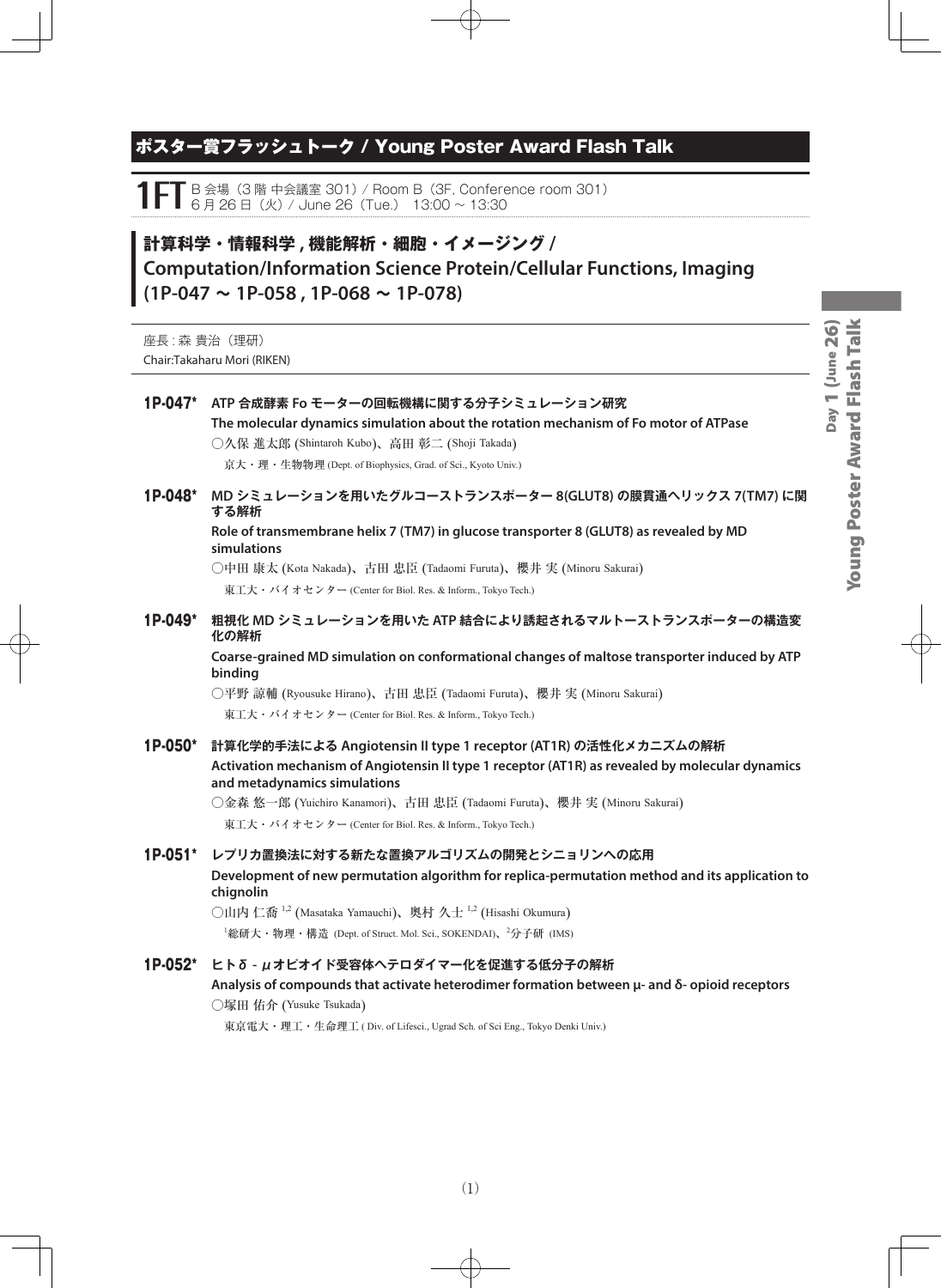#### 1P-053\* **転写開始前複合体 PIC 形成と DNA 開裂の粗視化分子シミュレーション研究**

**Transcription Pre-initiation Complex Formation and DNA Opening Studied by Coarse-grained Molecular Simulation**

○篠 元輝 (Genki Shino)、清水 将裕 (Masahiro Shimizu)、久保 進太郎 (Shintaroh Kubo)、新稲 亮 (Toru Niina)、 高田 彰二 (Shoji Takada)

京大・理・生物・生物物理 (Dept. of Biophys., Div. of Bio. Sci., Grad. Sch. of Sci., Kyoto Univ.)

#### 1P-054\* **ABC トランスポーター CFTR の構造変化及び基質輸送機構の計算化学的解析**

**Computational study of the structural changes and substrate transport mechanism of ABC transporter CFTR**

○千葉 一輝 (Kazuki Chiba)、古田 忠臣 (Tadaomi Furuta)、櫻井 実 (Minoru Sakurai)

東工大・バイオセンター (Center for Biol. Res. & Inform., Tokyo Tech.)

#### 1P-055\* **結晶構造・熱力学解析・分子動力学計算を用いた抗体によるリン酸基認識機構の解明 Structural, physicochemical and computational analyses reveal the recognition mechanism of a phosphorylated antigen by an antibody**

◯河出 来時  $^1$  (Raiji Kawade)、黒田 大祐  $^2$  (Daisuke Kuroda)、中木戸 誠  $^2$  (Makoto Nakakido)、 秋葉 宏樹<sup>3</sup> (Hiroki Akiba)、Jose Caaveiro<sup>6</sup>、奥村 繁<sup>4</sup> (Shigeru Okumura)、丸山 俊昭<sup>4</sup> (Toshiaki Maruyama)、 Kevin Entzminger<sup>4</sup>、津本 浩平 <sup>1,5</sup> (Kouhei Tsumoto)

1 東大院・工・バイオエンジ (Dept. of Bioeng., Sch. of Eng., Univ. of Tokyo)、  $^2$ 東大院・工・化生 (Dept. of Chembio., Sch. of Eng., Univ. of Tokyo)、 $^3$ 国立栄養研 (NIBIOHN)、 $^4$ Abwiz Bio, Inc、  $^5$ 東大医科研 (IMS, Univ. of Tokyo)、 $^6$ 九大院・工 (Sch. of Eng, Kyusyu Univ.)

#### 1P-056\* **フリッパーゼ作動機構解明に向けた糖鎖付加脂質の動態解析と粗視化モデリング**

**Dynamic analysis and coarse grained modeling of lipid-linked-oligosaccharide to reveal mechanisms of flippase functions**

○村田 隆 (Yutaka Murata)、新稲 亮 (Toru Niina)、高田 彰二 (Shoji Takada) 京大・理・生物物理 (Dept. of Biophys. Sci., Kyoto Univ.)

#### 1P-057\* **ギリシャキーモチーフおよびその類似構造の特徴:立体構造データベース解析**

**The protein structure database analysis of the greek key motif and its similar structures**

○上田 龍一郎 (Ryuichiro Ueda)、千見寺 浄慈 (George Chikenji)

名大・工・応物 (Dept. of App. Phys., Nagoya Univ)

#### 1P-058\* **蛋白質ポケット部位の大規模比較手法の性能改善**

#### **Improvement of the method for large-scale structural comparison of protein pocket** ○中村 司 <sup>1</sup> (Tsukasa Nakamura)、富井 健太郎 <sup>1,2</sup> (Kentaro Tomii)

 $^{\rm 1}$ 東大・院新・メ情報生命 (Dept. of Comp. Bio. and Med. Sci., GSFS, Univ. of Tokyo)、 $^{\rm 2}$ 産総研 (AIST)

#### 1P-068\* **ヘモグロビン・アロステリック 1 分子転移計測**

#### **Single Molecular Measurements on the Allosteric Transitions of Hemoglobin**

○岡村 優  $^1$  (Yuu Okamura)、倉持 昌弘  $^{1,2}$  (Masahiro Kuramochi)、開 俊樹  $^3$  (Toshiki Hiraki)、 柴山 修哉  $^3$  (Naoya Shibayama)、関口 博史  $^4$  (Hiroshi Sekiguchi)、佐々木 裕次  $^{1,2,4}$  (Yuji Sasaki)  $^1$ 東大・創域・物質 (Dept. of Adv. Material Sci. Grad. Sch. of FS., Univ of Tokyo)、  $^2$ 産総研・東大・OIL(AIST-UTokyo OPELANDO-OIL)、 $^3$ 自治医大(Jichi Med. Univ)、 $^4$ S $\rm{Pring}$ -8/JAS $\rm{R}$ I

#### 1P-069\* **細菌によって分解された抗体と免疫活性化受容体 LILRA2 との特異的相互作用機構の解明 The molecular basis of an immune receptor and bacterially degraded antibodies**

○山崎 莉佳 <sup>1</sup> (Rika Yamazaki)、古川 敦 <sup>1</sup> (Atsushi Furukawa)、平安 恒幸 <sup>2</sup> (Koyuki Hirayasu)、 荒瀬 尚<sup>2</sup> (Hisashi Arase)、前仲 勝実<sup>1</sup> (Katsumi Maenaka)

 $^{1}$ 北大・院・薬 (Grad. Sch. of Pharm., Hokkaido Univ.)、 $^{2}$ 阪大・微研 (RIMD)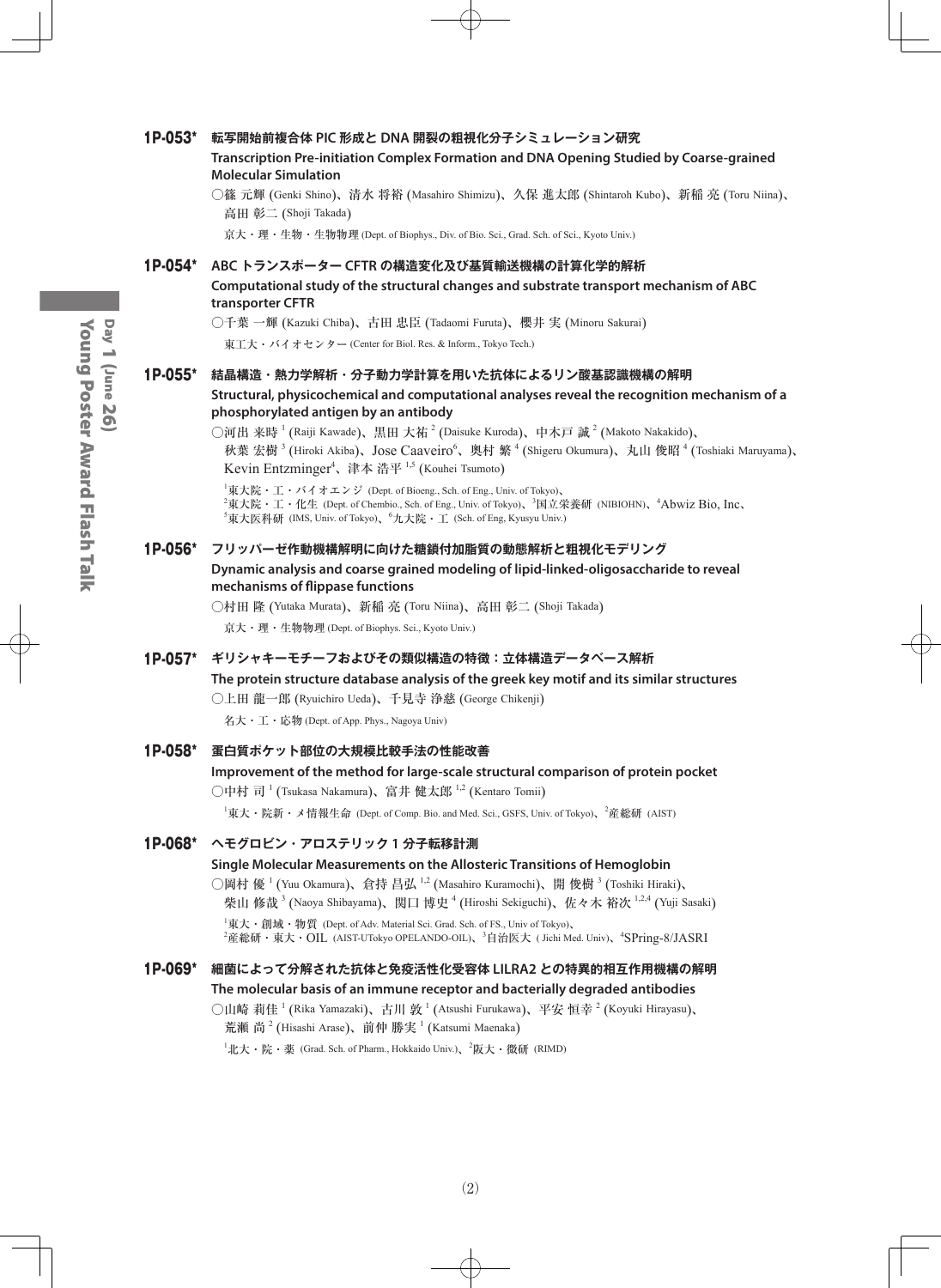# Day 1 (June 26)<br>Young Poster Award Flash Talk Young Poster Award Flash TalkDay 1 (June 26)

#### 1P-070\* **ヒトの自然免疫系を阻害する麻疹ウイルス V 蛋白質の機能解析**

#### **Functional analysis of human innate immunity signaling inhibitor: Measles virus V protein**

○永野 悠馬 <sup>1</sup> (Yuma Nagano)、若原 拓也 <sup>1</sup> (Takuya Wakahara)、秦 玉瑩 <sup>1</sup> (Tamae Shin)、柳 雄介 <sup>2</sup> (Yusuke Yanagi)、 前仲 勝実  $^1$  (Katsumi Maenaka)、尾瀬 農之  $^{1,3}$  (Toyoyuki Ose)

 $^1$ 北大・薬 (Pharm., Hokkaido Univ.)、 $^2$ 九大・医 (Med., Kyushu Univ.)、 $^3$ 北大・先端生命 (Fac. of Adv. Life Sci., Hokkaido Univ.)

#### 1P-071\* **電位駆動型モータープレスチン以外の SLC26 イオン輸送体にも電位感受能は存在する**

#### **(3WCp-05) Prestin, a membrane-based voltage-driven motor, is not the sole member of the SLC26 family that can sense voltage**

○桑原 誠  $^1$  (Makoto Kuwabara)、和佐野 浩一郎  $^2$  (Koichiro Wasano)、高橋 里枝  $^2$  (Satoe Takahashi)、 Justin Bodner<sup>3</sup>、小森 智貴 <sup>1</sup> (Tomotaka Komori)、上村 想太郎 <sup>1</sup> (Sotaro Uemura)、Jing Zheng<sup>2</sup>、 島知弘<sup>1</sup> (Tomohiro Shima)、本間和明<sup>2</sup> (Kazuaki Homma)

1 東大・院理・生物科学 (Dep. of Biol. Sci., Grad Sch. of Sci., The Univ. of Tokyo)、  $^2$ ノースウェスタン大・医 (Feinberg Sch. of Med., Northwestern Univ.)、 $^3$ デポール大 (DePaul Univ.)

#### 1P-072\* **多糖類資化細菌 NT5 株由来ペクチン酸リアーゼ Pel54-NT の酵素学的諸性質 Enzymatic properties of pectate lyase, Pel54-NT, from polysaccharide degrading/assimilating bacterium, strain NT5**

○川瀬 貴典 <sup>1</sup> (Takanori Kawase)、上野山 彩 <sup>1</sup> (Aya Uenoyama)、中野 繭 <sup>2</sup> (Mayu Nakano)、 森脇 洋  $^1$  (Hiroshi Moriwaki)、野村 隆臣  $^1$  (Takaomi Noumura)

1 信州大・繊維・応用生物 (Dept. Appl. Biol., Fac. Tex. Sci. Tech., Shinshu Univ.)、  $^2$ 信州大・理学・生物 (Dept. Biol., Fac. Sci., Shinshu Univ.)

#### 1P-073\* **好熱性真菌Chaetomium thermophilum由来 PFD の機能構造解析**

#### **Structural and functional characterization of Prefoldin from Chaetomium thermophilum**

○菅野 愛吏紗 <sup>1</sup> (Arisa Kanno)、森田 健斗 <sup>1</sup> (Kento Morita)、山本 陽平 <sup>1</sup> (Yohei Yamamoto)、 野井 健太郎  $^{2}$  (Kentaro Noi)、小椋 光  $^{3}$  (Teru Ogura)、野口 恵一  $^{4}$  (Keiichi Noguchi)、

養王田 正文<sup>1</sup> (Masafumi Yohda)

 $^{1}$ 農工大・院工・生命工 (Dept. of Biotech., Tokyo Univ. of Agric. and Technol.)、

 $^{2}$ 阪大・基礎工・機能創成 (Grad. Sch. of Eng. Sci., Osaka Univ)、

 ${}^{3}$ 熊本大・発生医学研究所 (Institute of Molecular Embryology and Genetics, Kumamoto Univ.)、

4 農工大・機器分析施設 (Instrument analysis. Tokyo Univ. of Agric. and Technol.)

# 1P-074\* **SPR を活用した鉄獲得機構を標的とした化膿連鎖球菌に対する新規抗菌剤の探索**

#### **SPR screening and analysis of novel inhibitors targeting iron-acquiring pathway against Streptococcus Pyogenes**

○妹尾 暁暢 <sup>1</sup> (Akinobu Senoo)、長門石 曉 <sup>1,2,3</sup> (Satoru Nagatoishi)、中木戸 誠 <sup>1</sup> (Makoto Nakakido)、 星野 将人  $^2$  (Masato Hoshino)、福田 哲也  $^4$  (Tetsuya Fukuda)、小尾 奈緒子  $^5$  (Naoko Obi)、 中山 登 <sup>4</sup> (Noboru Nakayama)、板東 泰彦 <sup>4</sup> (Yasuhiko Bando)、石崎 仁將 <sup>6</sup> (Yoshimasa Ishizaki)、

澤 竜一 <sup>6</sup> (Ryuichi Sawa)、五十嵐 雅之 <sup>6</sup> (Masayuki Igarashi)、津本 浩平 <sup>1,2,3</sup> (Kouhei Tsumoto)

 ${}^{1}\$ 東大院・工・化生 (Dept. of Chem. Biotech., Sch. of Eng., Univ. of Tokyo)、

 $^2$ 東大院・工・バイオエンジ (Dept. of Bioeng., Sch. of Eng., Univ. of Tokyo)、 $^3$ 東大・医科研 (Inst. of Med. Sci., Univ. of Tokyo)、 <sup>4</sup>バイオシス・テクノロジーズ (Biosys Technologies, Inc)、<sup>5</sup>日本写真印刷 (Nissha Printing Co., Ltd.)、 6 微生物化学研究所 (Inst. of Microbial Chem.)

#### 1P-075\* **細胞強制発現系において B3GnT2 が示す糖蛋白質へのポリラクトサミン付加挙動の評価**

#### **Effect of overexpression of B3GnT2 on polylactosamine modification of various glycoproteins**

○矢野 杜椎<sup>1</sup> (Morishii Yano)、的場 京子<sup>2</sup> (Kyoko Matoba)、Joachim Wittbrodt<sup>3</sup>、Gary Davidson<sup>4</sup>、 高木 淳一<sup>1,2</sup> (Junichi Takagi)

<sup>1</sup>阪大・院・理 (Grad. Sch. of Sci., Osaka Univ.)、<sup>2</sup>阪大・蛋白研 (Osaka Univ. IPR.)、<sup>3</sup>Heidelberg Univ.、 4 Karlsruhe Inst. of Technology

#### 1P-076\* **Development of the Sub-millisecond Resolved Single-molecule Fluorescence Microscopy for the Functional Analysis of DNA-binding Proteins**

 $\bigcirc$  Dwiky R. G. Subekti<sup>1,2</sup>, Agato Murata<sup>1,2</sup>, Yuji Itoh<sup>1,2</sup>, Reid C. Johnson<sup>3</sup>, Satoshi Takahashi<sup>1</sup>, Kiyoto Kamagata<sup>1</sup>

<sup>1</sup>IMRAM, Tohoku Univ.、<sup>2</sup>Dept. of Chem., Grad Sch. of Sci., Tohoku Univ.、<sup>3</sup>UC Los Angeles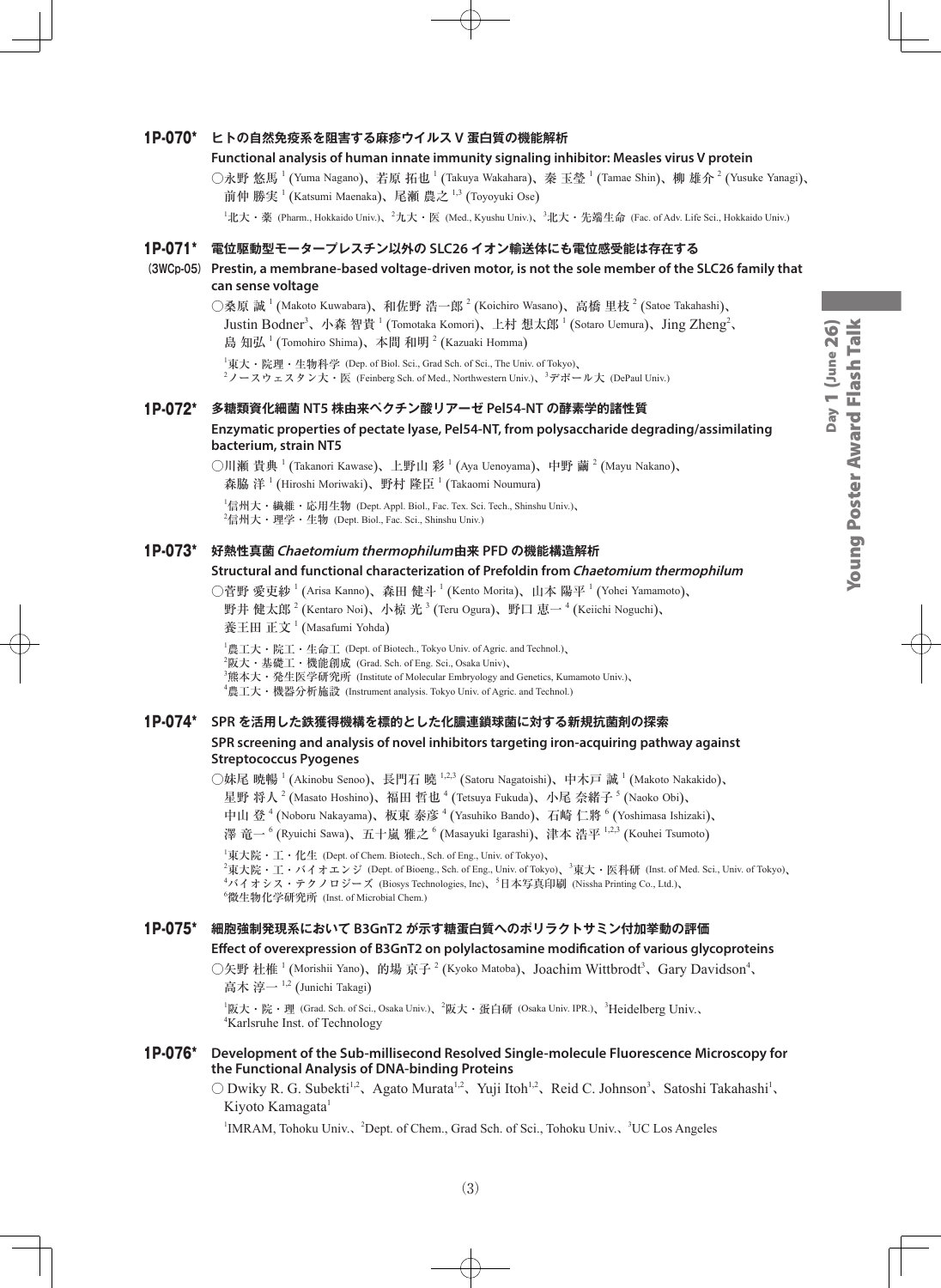#### 1P-077\* **酸素センサータンパク質 FixL における分子内シグナル伝達機構の解析**

#### **Investigation of the intra-molecular signal transduction mechanism in the oxygen sensor protein FixL**

○鎌屋 美咲 <sup>1</sup> (Misaki Kamaya)、杉本 宏 <sup>1,2</sup> (Hiroshi Sugimoto)、城 宜嗣 <sup>1</sup> (Yoshitsugu Shiro)、 澤井 仁美 <sup>1,2</sup> (Hitomi Sawai)

<sup>1</sup>兵庫県大・院・生命理 (Grad. Sch. of Life Sci, Univ. of Hyogo)、<sup>2</sup>理研・播磨 (RIKEN SPring-8)

#### 1P-078\* **異なる脂質環境におけるセロトニン受容体の物理化学機能解析**

#### **Physicochemical evaluation of serotonin receptor in various lipid environments**

○吉田 浩平 <sup>1</sup> (Kouhei Yoshida)、長門石 曉 <sup>1,2,3</sup> (Satoru Nagatoishi)、津本 浩平 <sup>1,2,3</sup> (Kouhei Tsumoto)

 $^1$ 東大院・エ・バイオエンジ (Dept. of Bioeng., Sch. of Eng., Univ. of Tokyo)、 $^2$ 東大・医科研 (Inst. of Med. Sci., Univ. of Tokyo)、  $^3$ 東大院・工・化生 (Dept. of Chem. Biotech., Sch. of Eng., Univ. of Tokyo)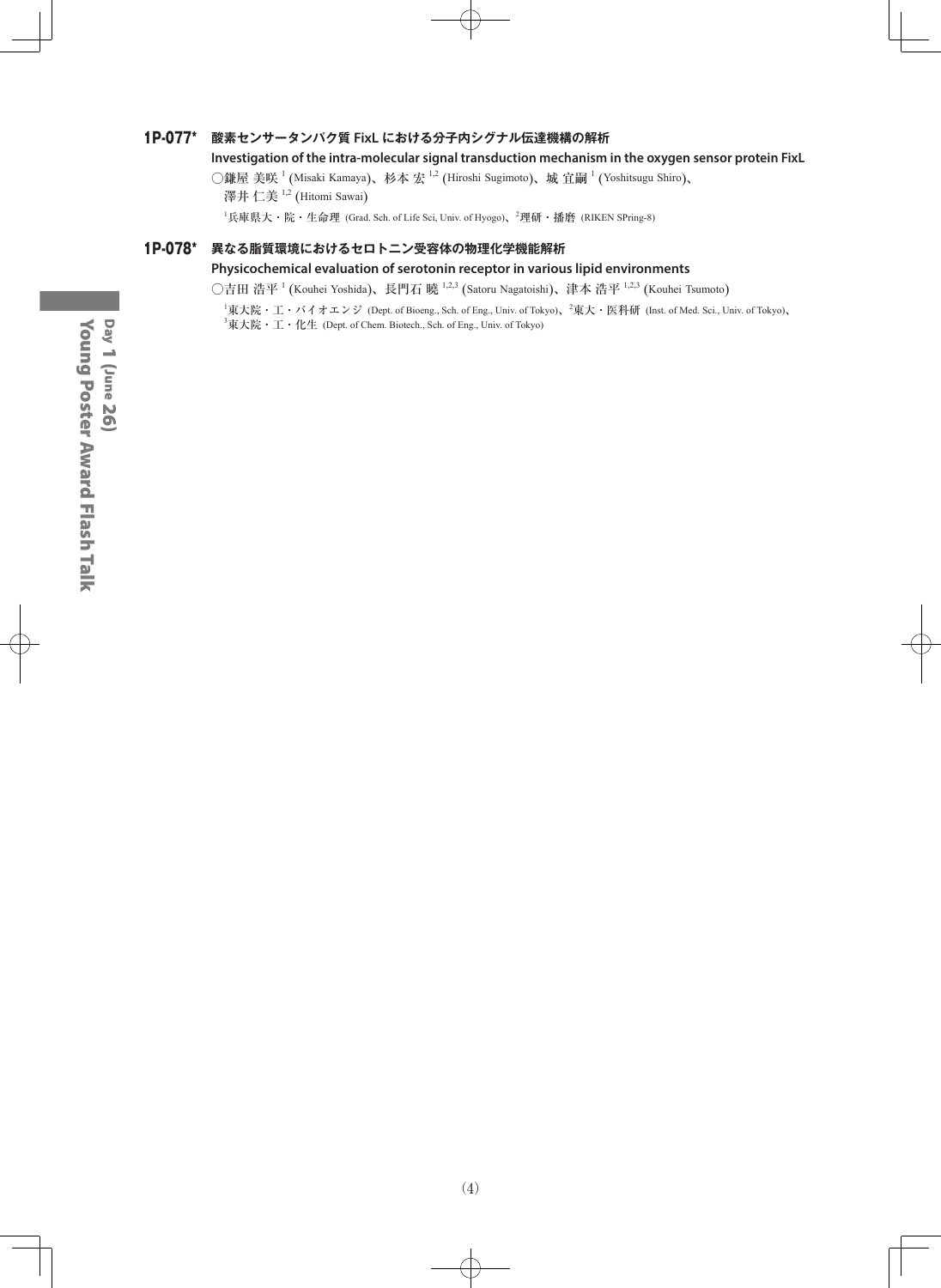# **物性フォールディング 1 / Protein Folding 1 (1P-081 ~ 1P-099)**

座長 : 吉村 優一(広島大) Chair:Yuichi Yoshimura (Hiroshima Univ.)

#### 1P-081\* **プリオンタンパク質の予防基盤技術の開発に向けた Prion(180-193)のアミロイド形成の防止ペプチド の設計とその評価**

**A Novel Peptide for Inhibiting Amyloidogenesis of the Amyloid-Forming Region in Prion Proteins** 

○柴立 郁美  $^1$  (Ikumi Shibatate)、静間 隆文  $^1$  (Takahumi Shizuma)、木下 岬  $^2$  (Misaki Kinoshita)、 李 映昊  $^2$  (Young-Ho Lee)、森井 尚之  $^3$  (Hisayuki Morii)、橋本 慎二  $^1$  (Shinji Hashimoto)、 佐伯 政俊  $^1$  (Masatoshi Saiki)

<sup>1</sup>山口東理大院・工 (Faculty of Engineering, Tokyo University of Science, Yamaguchi)、  $^{2}$ 阪大蛋白研 (Institute for Protein Research, Osaka University)、  $^3$ 東京医科歯科大 (College of Liberal Arts and Sciences, Tokyo Medical and Dental University)

#### 1P-082\* **糖溶液におけるタンパク質水和シェルの構造学的研究**

#### **Structural Study of the Hydration shell of Proteins in Sugar Solution**

○味戸 聡志  $^1$  (Satoshi Ajito)、平井 光博  $^1$  (Mitsuhiro Hirai)、清水 伸隆  $^3$  (Nobutaka Shimizu)、 五十嵐 教之  $^3$  (Noriyuki Igarashi)、太田 昇  $^5$  (Noboru Ohta)、岩瀬 裕希  $^4$  (Hiroki Iwase)、 高田 慎一<sup>2</sup> (Shin-ichi Takata)

<sup>1</sup>群大・院理工・物質生命 (Mater. Biosci., Grad Sch. of Sci. Technol., Gunma Univ.)、<sup>2</sup>J-PARC、<sup>3</sup>物構研・KEK (IMSS, KEK)、 4 CROSS、<sup>5</sup> JASRI

#### 1P-083\* **SAXS 及び ITC によるホモ二量体形成蛋白質 LI-cadherin の物性解析**

#### **Physical property analyses of homo-dimerization protein LI-cadherin using SAXS and ITC**

○由井 杏奈  $^1$  (Anna Yui)、菊池 智佳  $^2$  (Chika Kikuchi)、郷田 秀一郎  $^3$  (Shuichiro Goda)、 工藤 翔太  $^2$  (Shota Kudo)、秋葉 宏樹  $^1$  (Hiroki Akiba)、中木戸 誠  $^1$  (Makoto Nakakido)、 長門石 曉 <sup>1,2,4</sup> (Satoru Nagatoishi)、新井 修 <sup>5</sup> (Osamu Arai)、岩成 宏子 <sup>5</sup> (Hiroko Iwanari)、 浜窪 隆雄 <sup>5</sup> (Takao Hamakubo)、津本 浩平 <sup>1,2,4</sup> (Kouhei Tsumoto)

 $^{\rm 1}$ 東大院・工・バイオエンジ (Dept. of Bioeng., Sch. of Eng., Univ. of Tokyo)、  $^2$ 東大院・工・化生 (Dept. of Chem. Biotech., Sch. of Eng., Univ. of Tokyo)、 $^3$ 長崎大院・工 (Grad. Sch. of Eng., Nagasaki Univ.)、 4 東大・医科研 (Inst. of Med. Sci., Univ. of Tokyo)、<sup>5</sup> 東大・先端研 (RCAST, Univ. of Tokyo)

#### 1P-084\* **4 型デングウイルス由来エンベロープ第 3 ドメインの封入体の巻き戻しから生じる構造の異なる二種類の コンホマーに関する考察**

**Occurrence of two distinct conformers of Dengue 4 envelope protein domain 3 trapped during the refolding process from inclusion body**

 $\bigcirc$ 早乙女 友規  $^1$  (Tomonori Saotome)、山崎 俊夫  $^2$  (Toshio Yamazaki)、黒田 裕  $^1$  (Yutaka Kuroda)

 ${}^{1}\$ 来京農工大・工 (Dept. of Biotech. and Life Sci., Tokyo Univ. of Agri. and Tech.)、  $^{2}$ 理研・ライフサイエンス (Center for Life Sci. Tec., RIKEN)

#### 1P-085\* **アミロイドβ凝集に対する OH-PCB の影響**

#### **Effect of OH-PCB on amyloid-beta aggregation**

○福永 隼大  $^1$  (Junta Fukunaga)、国末 達也  $^{1,2}$  (Tatsuya Kunisue)、座古 保  $^1$  (Tamotsu Zako)

<sup>1</sup>愛媛大院・理工 (Grad Sch. of Science and Engineering, Ehime Univ.)、<sup>2</sup>愛媛大・沿岸環境化学セ (CMES, Ehime Univ.)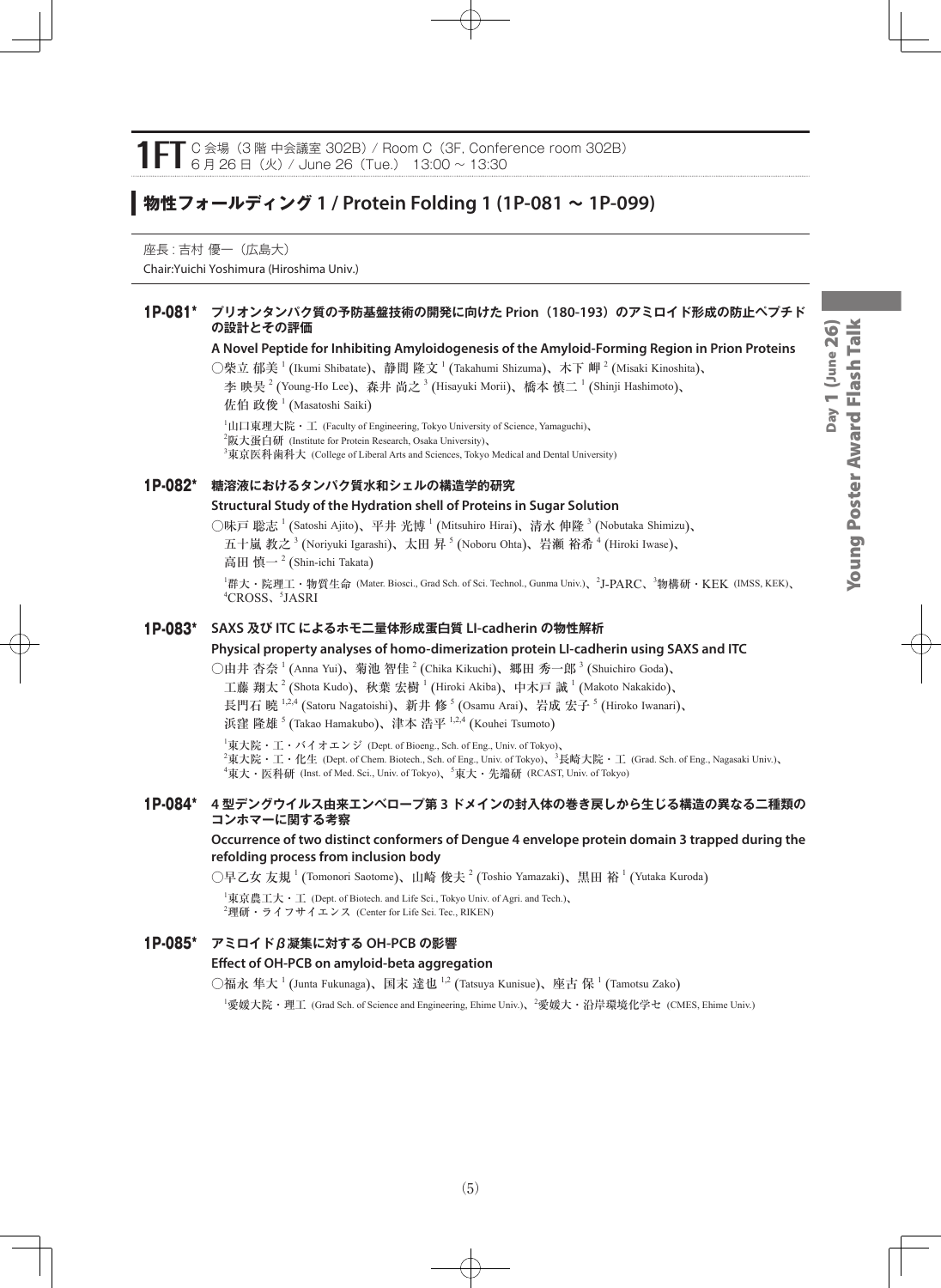#### 1P-086\* **ポリアミン由来8員環化合物のアミロイド凝集形成への影響**

#### **Effect of eight-membered polyamine-acrolein heterocycle on aggregation of amyloidgenic proteins**

○國富 理紗子  $^1$  (Risako Kunitomi)、福永 隼大  $^1$  (Junta Fukunaga)、

プラディプタ アンバラ・ラクマット  $^2$  (Ambara Rachmat Pradipta)、田中 克典  $^2$  (Katsunori Tanaka)、 座古 保  $^1$  (Tamotsu Zako)

<sup>1</sup>愛媛大院・理工 (Grad Sch. of Science and Engineering, Ehime Univ.)、<sup>2</sup>理研 (RIKEN)

#### 1P-087\* **前駆体タンパク質のプロ領域が制御するフォールディング機構の解明**

#### **Understanding the folding mechanism guided by pro-region in precursor protein**

○小林 優真 <sup>1</sup> (Yuma Kobayashi)、奥村 正樹 <sup>2,3</sup> (Masaki Okumura)、島本 茂 <sup>4</sup> (Shigeru Shimamoto)、 稲葉 謙次  $^3$  (Kenji Inaba)、山口 宏  $^1$  (Hiroshi Yamaguchi)、日高 雄二  $^4$  (Yuuji Hidaka)

 $^1$ 関学大・理工・化学 (Sch. of Sci. and Tech., Dep. of Chem., Kwansei Gakuin Univ.)、 <sup>2</sup>東北大・高等研究機構学際研 (FRIS, Tohoku Univ.)、<sup>3</sup>東北大・多元研 (IMRAM, Tohoku Univ.)、  ${}^4$ 近大・生命・理工 (Fac. of Sci. and Eng., Dep. of Life Sci., Kindai Univ.)

#### 1P-088\* **アミロイド線維形成阻害に有用な海藻多糖の評価**

#### **Effects of marine polysaccharides on amyloid fibril formation**

○矢崎 幸拓 <sup>1</sup> (Yukihiro Yasaki)、木下 竣貴 <sup>2</sup> (Syunki Kinoshita)、柏原 直樹 <sup>3</sup> (Naoki Kashihara)、 川本 仁志 <sup>4</sup> (Hitoshi Kawamoto)、三木 康成 <sup>4</sup> (Yasunari Miki)、鈴木 宏和 <sup>2</sup> (Hirokazu Suzuki)、 大城 隆  $^{2}$  (Takashi Ohshiro)、八木 寿梓  $^{2}$  (Hisashi Yagi)

 $^{\rm 1}$ 鳥取大学院・持社創科 (Dept. of Eng., Grad. Sch. of Sus. Sci., Tottori Univ.)、 <sup>2</sup>鳥取大院・工 (Dept. of Chem. And Biotech., Grad. Sch. Eng., Tottori Univ.)、<sup>3</sup>鳥取大・工 (Facul. of Eng., Tottori Univ.)、 4 (株)海産物のきむらや (Marine Products KIMURAYA)

#### 1P-089\* **分子シミュレーションと物理化学的解析による安定化抗体の設計**

#### **Rational design of thermostable antibodies by computational and physicochemical analyses**

◯河上 恵理  $^1$  (Eri Kawakami)、黒田 大祐  $^1$  (Daisuke Kuroda)、中木戸 誠  $^1$  (Makoto Nakakido)、 津本 浩平 <sup>1,2</sup> (Kouhei Tsumoto)

 $^1$ 東大院・工・バイオエンジ (Dept. of Bioeng., Sch. of Eng., Univ. of Tokyo)、 $^2$ 東大・医科研 (Inst. of Med. Sci., Univ. of Tokyo)

#### 1P-090\* **酸化的フォールディングを触媒する PDI ファミリー酵素と新生鎖間のインタープレー**

#### **Interplay between PDI family enzymes and nascent chains for the catalysis of their oxidative folding**

○平山 千尋 <sup>1</sup> (Chihiro Hirayama)、奥村 正樹 <sup>1,2</sup> (Masaki Okumura)、町田 幸大 <sup>3</sup> (Kodai Machida)、

野井 健太郎  $^4$  (Kentaro Noi)、小椋 光  $^4$  (Teru Ogura)、今高 寛晃  $^3$  (Hiroaki Imataka)、稲葉 謙次  $^1$  (Kenji Inaba)  $^{\rm I}$ 東北大・多元 (IMRAM, Tohoku Univ.)、 $^{\rm 2}$ 東北大・学際科学フロンティア研 (FRIS, Tohoku Univ.)、

3 兵庫県立大・大学院工学研究科 (Grad. Sch. of Eng., Univ. of Hyogo)、<sup>4</sup> 熊本大・発生研 (IMEG, Kumamoto Univ.)

#### 1P-091\* **新しい凝集抑制剤としてのアラントインとヒダントイン**

#### **Allantoin and hydantoin as new protein aggregation suppressors**

○西奈美 卓 <sup>1</sup> (Suguru Nishinami)、吉澤 俊介 <sup>1</sup> (Shunsuke Yoshizawa)、荒川 力 <sup>2</sup> (Tsutomu Arakawa)、 白木 賢太郎 <sup>1</sup> (Kentaro Shiraki)

<sup>1</sup>筑波大院・数理 (Inst. Appl. Phys., Univ. of Tsukuba)、<sup>2</sup>Alliance Protein Lab.

#### 1P-092\* **生体膜のない細胞内小器官を模倣した PLL/ATP 液滴の研究**

#### **PLL/ATP droplet as a model of intercellular membrane-less organelles**

#### ○浦 朋人 (Tomoto Ura)

筑波大院・数理 (Inst. Appl. Phys., Univ. of Tsukuba)

#### 1P-093\* **タンパク質を高濃度化する液 - 液相分離したタンパク質 - ポリアミノ酸複合体ドロップレット**

**A droplet of protein-polyelectrolyte complex for the high concentration protein by liquid-liquid phase separation**

○津村 圭亮 (Keisuke Tsumura)

筑波大院・数理 (Inst. Appl. Phys., Univ. of Tsukuba)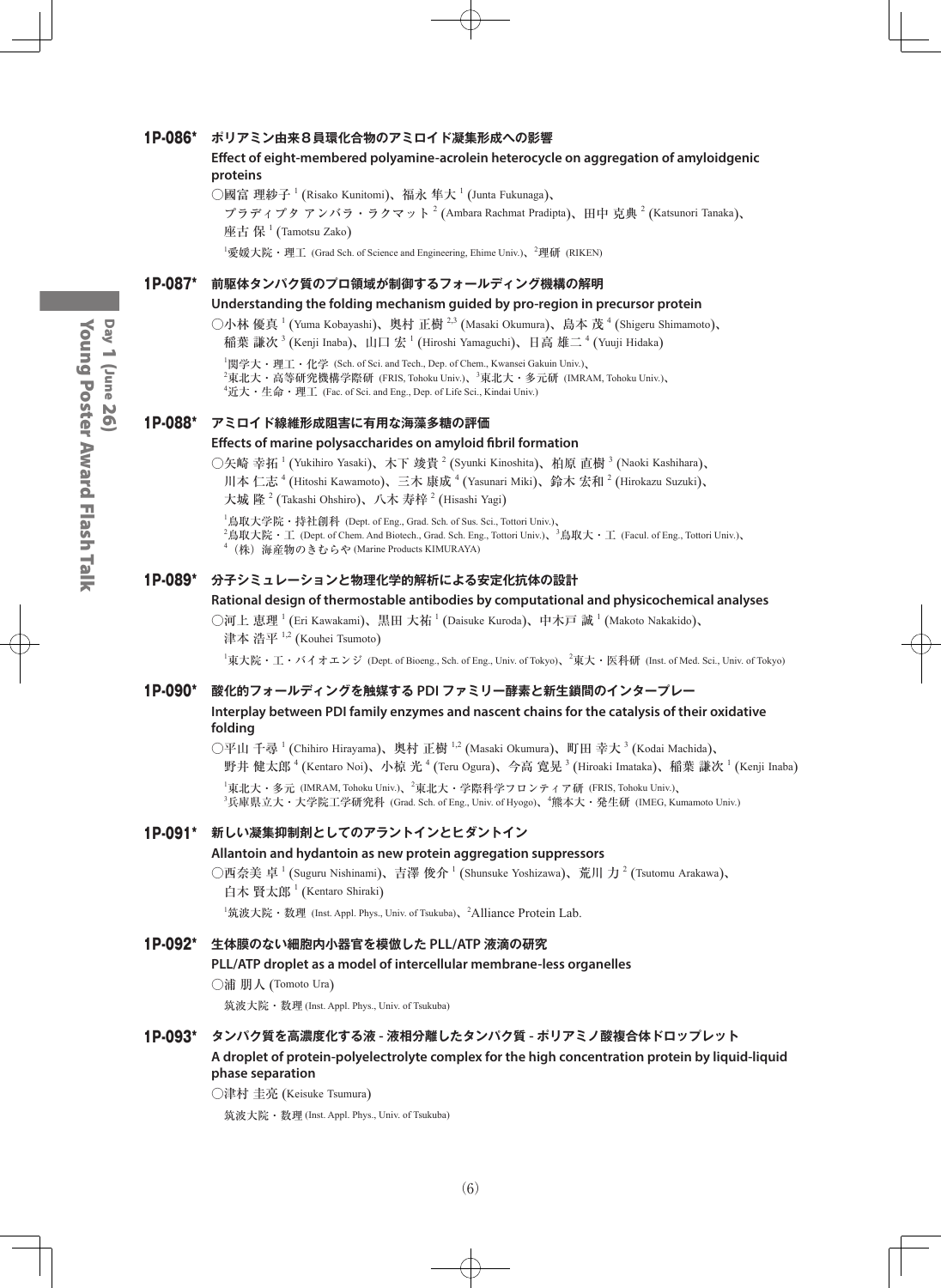# Young Poster Award Flash Talk Day 1 (June 26) Young Poster Award Flash TalkDay 1 (June 26)

#### 1P-094\* **天然変性タンパク質 HIV-1 Tat の構造特性と分子認識**

#### **Structural properties and molecular recognition of an intrinsically disordered HIV-1 Tat protein**

○椢原 朋子  $^1$  (Tomoko Kunihara)、林 勇樹  $^1$  (Yuuki Hayashi)、工藤 恒  $^1$  (Hisashi Kudo)、 河合 秀信 <sup>1</sup> (Hidenobu Kawai)、岡 芳樹 <sup>1</sup> (Yoshiki Oka)、新井 宗仁 <sup>1,2</sup> (Munehito Arai)

 $^{\rm 1}$ 東大・総合文化・生命環境 (Dept. Life Sci., Univ. Tokyo)、 $^{\rm 2}$ 東大・理・物理 (Dept. Phys., Univ. Tokyo)

#### 1P-095\* **統計力学モデルの拡張によるジスルフィド結合含有タンパク質のフォールディング反応機構の解析 Folding mechanisms of disulfide-containing proteins predicted by the extended statistical mechanical model**

○大岡 紘治  $^1$  (Koji Ooka)、新井 宗仁  $^{1,2}$  (Munehito Arai)

1 東大・理・物理 (Dept. Phys., Univ. Tokyo)、<sup>2</sup> 東大・総合文化・生命環境 (Dept. Life Sci., Univ. Tokyo)

#### 1P-096\* **異なる緩衝剤中での抗体の安定性と構造変化**

#### **Stability and structural changes of an antibody in different buffers**

○尾山 博章 <sup>1</sup> (Hiroaki Oyama)、野田 勝紀 <sup>1,2</sup> (Masanori Noda)、内山 進 <sup>1,3</sup> (Susumu Uchiyama)

1 阪大・工・生命先端 (Dept. of biotech. Grad. Sch. Eng., Osaka Univ.)、<sup>2</sup> 株式会社ユーメディコ (U-Medico)、 3 岡崎統合バイオサイエンスセンター (OIIB)

#### 1P-097\* **ユビキチンにおけるリン酸化が引き起こす構造変化の分子動力学シミュレーション解析 Molecular dynamics simulation for the conformational change of ubiquitin induced by phosphorylation**

○高橋 玲那  $^1$  (Reina Takahashi)、轟 拓磨  $^1$  (Takuma Todoroki)、梅澤 公二  $^{1,2}$  (Koji Umezawa)  $^1$ 信大・生命医工 (Dept. of Biomed. Eng., Shinshu Univ.)、 $^2$ 信大・バイオ研 (IBS., Shinshu Univ.)

#### 1P-098\* **電場印加によるリゾチーム結晶化促進効果**

#### **Acceleration effects in lysozyme crystallization under applied electric fields**

○泥谷 亮太  $^1$  (Ryota Hijiya)、田中 大輔  $^1$  (Daisuke Tanaka)、尾形 慎  $^2$  (Makoto Ogata)、 若松 孝  $^2$  (Takashi Wakamatsu)

<sup>1</sup>大分高専 (NIT, Oita College)、<sup>2</sup>福島高専 (NIT, Fukushima College)

#### 1P-099\* **治療用タンパク質の劣化状態を検出できるプローブアレイの開発**

#### **Development of probe arrays capable of detecting degradation states of therapeutic proteins**

○三村 真大 <sup>1</sup> (Masahiro Mimura)、冨田 峻介 <sup>2</sup> (Shunsuke Tomita)、栗田 僚二 <sup>2</sup> (Ryoji Kurita)、 白木 賢太郎 <sup>1</sup> (Kentaro Shiraki)

<sup>1</sup>筑波大院・数理 (Inst. Appl. Phys., Univ. of Tsukuba)、<sup>2</sup>産総研・バイオメディカル ( Biomed. Res. Inst., AIST.)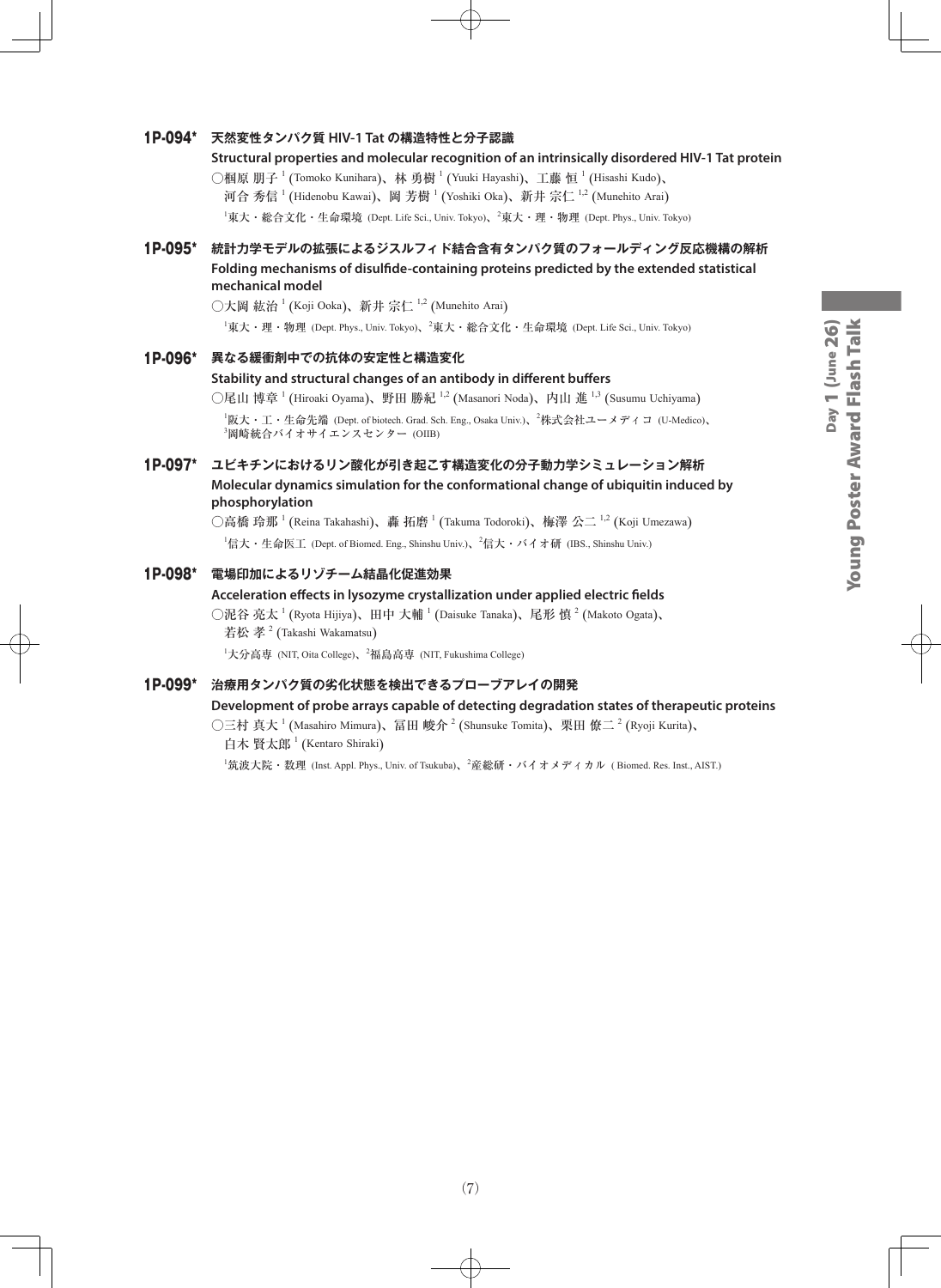# **プロテオーム・蛋白質工学 1 / Proteomics / Protein Engineering 1 (1P-113 ~ 1P-127)**

座長: 奥田傑 (大阪大) Chair:Suguru Okuda (Osaka Univ.)

#### 1P-113\* **大腸菌における抗体断片の発現量向上を目的とした抗体データベースによる小規模繰り返しライブラリー デザインの提案**

#### **Small-scale iterative library design from antibody data base for promoting the expression of antibody fragment in E. coli**

○服部 修平 (Shuhei Hattori)、本田 亜由美 (Ayumi Honda)、中澤 光 (Hikaru Nakazawa)、 二井手 哲平 (Teppei Niide)、梅津 光央 (Mitsuo Umetsu)

東北大・院工・バイオ工 (Dept. of Biomol. Eng., Grad. Sch. Eng., Tohoku Univ.)

#### 1P-114\* **シトクロム P450 と過酸化水素を用いた脂肪酸一炭素減炭反応機構の解析**

#### **Analyzing the Degradation Mechanism of Fatty Acid to Produce the Next Shorter Fatty Acid Using Hydrogen Peroxide and Cytochrome P450**

○小野田 浩宜 <sup>1</sup> (Hiroki Onoda)、荘司 長三 <sup>1,2</sup> (Osami Shoji)、杉本 宏 <sup>2,3</sup> (Hiroshi Sugimoto)、 城 宜嗣 <sup>4</sup> (Yoshitsugu Shiro)、渡辺 芳人 <sup>5</sup> (Yoshihito Watanabe)

 $^1$ 名大・院・理 (Grad. Sch. of Sci., Nagoya Univ.)、 $^2$ CREST, JST、 $^3$ 理研・播磨研 (RIKEN SPring-8 Center)、  ${}^4$ 兵庫県立大・理 (Sch. of Sci. Univ. of Hyogo)、 ${}^5$ 名大・物国研 (RCMS, Nagoya Univ.)

#### 1P-115\* **主鎖環状化 G-CSF が持つ熱力学的安定性と構造安定性の解析**

#### **Thermodynamic and structural analyses of a backbone circularized G-CSF**

○渋谷 理紗  $^1$  (Risa Shibuya)、宮房 孝光  $^2$  (Takamitsu Miyafusa)、本田 真也  $^{1,2}$  (Shinya Honda)

 $^1$ 東大院・新領域・メディカル情報 (CBMS, Grad. Sci. of Fro., Univ. of Tokyo)、 $^2$ 産総研・バイオメディカル (BMRI, AIST)

#### 1P-116\* **短いペプチドタグを付加したデングウイルス由来エンベロープ蛋白質ドメイン 3 における会合状態および 免疫原性の評価**

#### **Effects of short peptide tags on the oligomerization and immunogenicity of the Dengue Envelope Domain 3 (ED3) protein**

○三浦 史帆 <sup>1</sup> (Shiho Miura)、Mohammad Islam<sup>2</sup>、黒田 裕 <sup>1</sup> (Yutaka Kuroda)

1 農工大院・工・生命工 (Dept. of Biotechnology and Life Science, Tokyo Univ. of Agriculture and Technology)、 2 Faculty of Biological Science, Univ. of Chittagong

#### 1P-117\* **Enhancing Solubility of Anti-EGFR Single chain Antibody Fragment (ScFV) via Solubility Enhancing Peptides (SEP) Tags**

Kalpana Nautiyal<sup>1</sup>、 ○ Md.Golam Kibria<sup>1</sup>、Yoko Akazawa-Ogawa<sup>2</sup>、Yoshihisa Hagihara<sup>2</sup>、 Yutaka Kuroda<sup>1</sup>

1 東京農工大学 (Tokyo University of Agriculture and Technology)、 2 産業技術研究所バイオメディカル研究部門 (Biomedical Research Institute, National Institute of Advanced Industrial Science and Technology)

#### 1P-118\* **all- αタンパク質のデザイン**

#### **Design of all-α proteins**

○佐久間 航也 <sup>1</sup> (Koya Sakuma)、杉木 俊彦 <sup>4</sup> (Toshihiko Sugiki)、鈴木 花野 <sup>5</sup> (Kano Suzuki)、

小林 直也  $^2$  (Naoya Kobayashi)、小杉 貴洋  $^3$  (Takahiro Kosugi)、小林 直宏  $^4$  (Naohiro Kobayashi)、

村田 武士 <sup>5</sup> (Takeshi Murata)、古賀 理恵 <sup>2</sup> (Rie Koga)、古賀 信康 <sup>1,2</sup> (Nobuyasu Koga)

<sup>'</sup>総研大・物理科学・構造分子科学 (SOKENDAI)、<sup>2</sup>自然科学研究機構・生命創成探究センター (NINS. ExCELLS.)、 3 自然科学研究機構・分子科学研究所 (NINS. IMS.)、<sup>4</sup> 阪大・蛋白研 (Institute for Protein Research, Osaka Univ.)、 5 千葉大・理学研究院 (Dept. Sci. Chiba Univ.)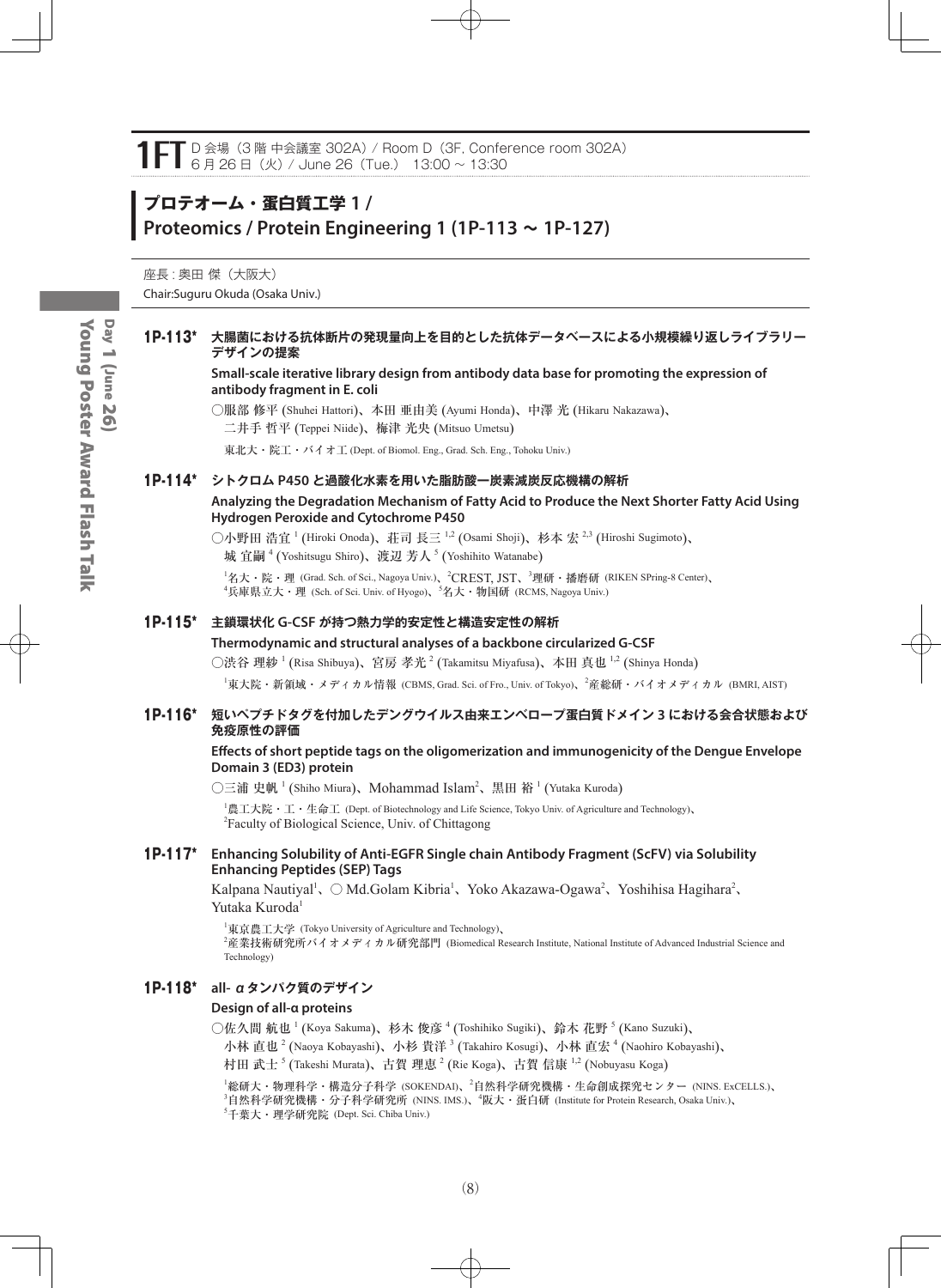- 1P-119\* **Expressed protein ligation 法によるモデル蛋白質への D 体アミノ酸の導入 Incorporation of d-amino acids into model proteins by expressed protein ligation** ○荒木 拓哉 (Takuya Araki)、今野 博行 (Hiroyuki Konno)、真壁 幸樹 (Koki Makabe) 山形大・院理工・バイオ化学 (Grad. Sch. Sci. Eng., Yamagata Univ.)
- 1P-120\* **単層βシートのみからなる CPAP G-box ドメインの安定化によるペプチド自己組織化のモデル化 Stabilization of CPAP G-box domain as a model of the β-rich peptide self-assembly** ○藤原 英樹 (Hideki Fujiwara)、真壁 幸樹 (Koki Makabe)

山形大・院理工・バイオ化学 (Grad. Sch. Sci. Eng., Yamagata Univ.)

- 1P-121\* **モデル蛋白質によって明らかにするアミロイドへの Thioflavin-T 結合メカニズム Binding mechanism of Thioflavin-T to the β-rich peptide self-assemblies** ○浪岡 沙英 (Sae Namioka)、真壁 幸樹 (Koki Makabe) 山形大・院理工・バイオ化学 (Grad.Sch.Sci.Eng.,Yamagata Univ.)
- 1P-122\* **SICLOPPS 反応による環状小型二重特異性抗体 Cyclobody の創製 Construction of a cyclized bispecific mini-antibody, Cyclobody, by the SICLOPPS reaction** ○逸見 早紀  $^1$  (Saki Hemmi)、真壁 幸樹  $^1$  (Koki Makabe)、梅津 光央  $^2$  (Mitsuo Umetsu)  $^{\rm 1}$ 山形大・院理工・バイオ化学 (Grad. Sch. Sci. Eng., Yamagata Univ.)、

 $^{2}$ 東北大・院工・バイオ工学 (Grad. Sch. Eng., Tohoku Univ.)

- 1P-123\* **球状蛋白質のドメインスワッピングを実現するループのリデザイン Loop redesign for domain swapping of a globular protein** ○志賀 翔多  $^1$  (Shota Shiga)、山中 優  $^2$  (Masaru Yamanaka)、廣田 俊  $^2$  (Shun Hirota)、真壁 幸樹  $^1$  (Koki Makabe) 1 山形大・院理工・バイオ化学 (Grad. Sch. Sci. Eng., Yamagata Univ.)、<sup>2</sup> 奈良先端大・物質 (Grad. Sch. Mat. Sci., NAIST)
- 1P-124\* **Isolation and characterization of Fab-specific Alpaca VHH antibodies with enhanced affinity maturation by functional mutations**

○ラフィーク モハンマド アブドゥール (Md Abdur Rafique)、佐竹 貴莉子 (Kiriko Satake)、 岸本 聡 (Satoshi Kishimoto)、カーン モハンマド カムルール ハサン (Md Kamrul Hasan Khan)、 加藤 太一郎 (Dai-ichiro Kato)、伊東 祐二 (Yuji Ito) 鹿大・理工・情生 (Dept. of Biosci, Kagoshima Univ.)

#### 1P-125\* **少数種アミノ酸で再構成されたタンパク質が示唆する前生物的アミノ酸の役割 Reconstructed proteins with reduced amino acid sets suggest a role of prebiotic amino acids** ○渋江 怜 <sup>1</sup> (Rei Shibue)、笹本 峻弘 <sup>2</sup> (Takahiro Sasamoto)、山岸 明彦 <sup>2</sup> (Akihiko Yamagishi)、 赤沼 哲史  $^1$  (Satoshi Akanuma)

 $^1$ 早大・人科 (Facl. Hum. Sci., Waseda Univ.)、 $^2$ 東薬大・生命 (Dept. of Appl. Life Sci., Tokyo Univ. of Pharm. Life Sci.)

#### 1P-126\* **直交系分離インテインを用いた二重特異性抗体の構築**

#### **Construction of bispecific antibodies using orthogonal split-intein pair** ○斎藤 僚太  $^1$  (Ryota Saito)、吉田 美怜  $^1$  (Misato Yosida)、浅野 竜太郎  $^2$  (Ryutaro Asano)、 中西 猛  $^3$  (Takeshi Nakanishi)、真壁 幸樹  $^1$  (Koki Makabe)  $^{\rm 1}$ 山形大・院理工・バイオ化学 (Grad. School Sci. Eng., Yamagata Univ.)、  $^2$ 東亰農工・院工 (Grad. School Eng., Tokyo Univ. Agri. Tech.)、 $^3$ 阪市大・院工 (Grad. School Eng., Osaka City Univ.)

#### 1P-127\* **ヘム獲得蛋白質を用いたバイオフィルム形成緑膿菌の光線力学的殺菌**

**Photo-sterilization of Pseudomonas aeruginosa in biofilm utilizing its heme acquisition protein**

○大竹 美保  $^1$  (Miho Ootake)、四坂 勇磨  $^1$  (Yuma Shisaka)、山田 志歩  $^1$  (Shiho Yamada)、

荘司 長三  $^1$  (Osami Shoji)、渡辺 芳人  $^2$  (Yoshihito Watanabe)

 $^1$ 名大・理・化 (Dept. Chem., Grad. Sch. of Sci., Nagoya Univ.)、 $^2$ 名大・物・国 (RCMS, Nagoya Univ.)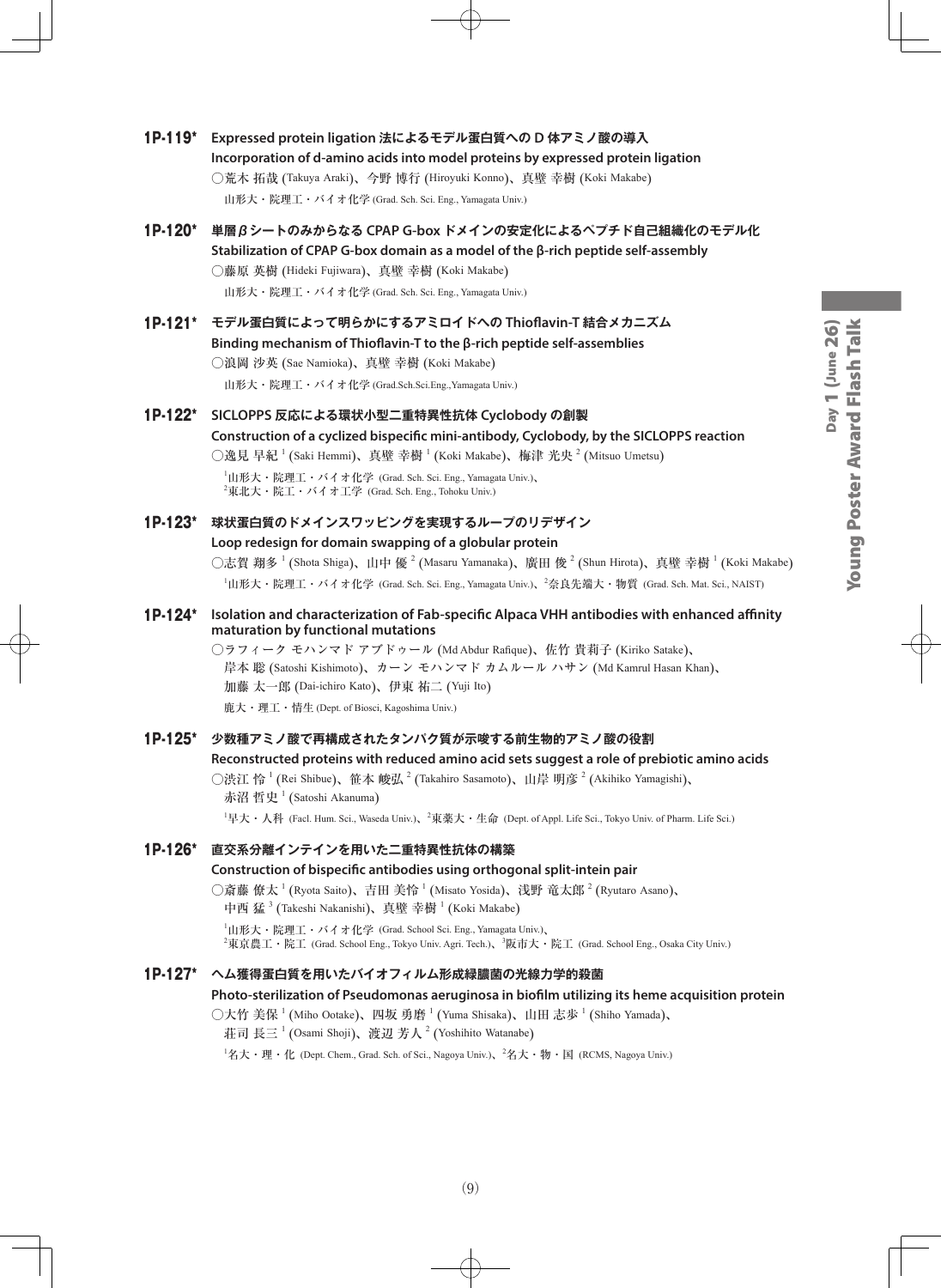#### E 会場 (2 階 中会議室 201) / Room E (2F, Conference room 201) 6 月 26 日(火)/ June 26(Tue.) 13:00 ~ 13:30

### **蛋白質構造 1 / Protein Structure 1 (1P-001 ~ 1P-020)**

座長 : 野澤 佳世(東京大) Chair:Kayo Nozawa (The Univ. of Tokyo)

#### 1P-001\* **植物の鉄トランスポーター VIT1 の結晶構造**

#### **Crystal structure of plant iron transporter VIT1**

○加藤 孝郁 (Takafumi Kato)、西澤 知宏 (Tomohiro Nishizawa)、濡木 理 (Osamu Nureki)

東大・理・生物科学 (Dept. of Biol. Sci., Grad. Sch. of Sci., Univ. of Tokyo)

#### 1P-002\* **ヒト由来エンドセリン受容体 B 型と B 型選択的アゴニストとの複合体の構造解析**

**High-resolution structures of endothelin ETB receptor in complex with ETB selective endothelin analogues**

○井爪 珠希  $^1$  (Tamaki Izume)、志甫谷 渉  $^1$  (Wataru Shihoya)、井上 飛鳥  $^2$  (Asuka Inoue)、

山下 恵太郎<sup>3</sup> (Keitaro Yamashita)、平田 邦生 <sup>3,4</sup> (Kunio Hirata)、青木 淳賢 <sup>2</sup> (Junken Aoki)、

西澤 知宏 1,4 (Tomohiro Nishizawa)、濡木 理 1 (Osamu Nureki)

1 東大・院理・生物科学 (Dept. of Biol. Sci., Grad. Sch. of Sci., Univ. of Tokyo)、 2 東北大・院薬・分子細胞生物学 (Dept. of Molecular and Cellular Bio., Grad. Sch. of Pha Sci., Tohoku Univ.)、  $^3$ 理研・S $\rm{Pring{\text -}8}$  (RIKEN S $\rm{Pring{\text -}8}$  Center)、 $^4\rm{JST}\cdot$  さきがけ (JST, PRESTO)

#### 1P-003\* **翻訳過程におけるリボソーム P ストークの GTPase 運搬機構の解明**

#### **Study on GTPase delivery mechanism of ribosomal P stalk during translation process**

○丹澤 豪人 <sup>1</sup> (Takehito Tanzawa)、加藤 公児 <sup>1,2</sup> (Koji Kato)、尾瀬 農之 <sup>1,2</sup> (Toyoyuki Ose)、 内海 利男<sup>3</sup> (Toshio Uchiumi)、姚 閔 <sup>1,2</sup> (Min Yao)

 $^1$ 北大・院生命 (Grad. Sch. Life Sci., Hokkaido Univ.)、 $^2$ 北大・院先端生命 (Fac. Adv. Life Sci., Hokkaido Univ.)、  $^3$ 新潟大・理・生物 (Dept. Biol., Fac. Sci., Niigata Univ.)

#### 1P-004\* **複製因子 DNA ligase 1 の認識に基づく UHRF1 の構造変化の解析**

#### **Structural basis for conformational change of UHRF1 by binding of replication factor DNA ligase 1**

○郡 聡実<sup>1</sup> (Satomi Kori)、Laure Ferry<sup>2</sup>、治面地 智宏<sup>1</sup> (Tomohiro Jimenji)、又野 翔平<sup>1</sup> (Shohei Matano)、 松村 るみゑ <sup>1</sup> (Rumie Matsumura)、古寺 哲幸 <sup>3,4,5</sup> (Noriyuki Kodera)、安藤 敏夫 <sup>3,4</sup> (Toshio Ando)、

佐藤 衛 <sup>1</sup> (Mamoru Sato)、Pierre Defossez<sup>2</sup>、有田 恭平 <sup>1</sup> (Kyohei Arita)

 ${}^{1}$ 横市・生命医 (Graduate school of medical life science, Yokohoma City Univ.)、 2 Univ. Paris Diderot, Sorbonne Paris Cite, Epigenetics and Cell Fate、 <sup>3</sup>金沢大学・バイオ AFM センター (Bio-AFM Frontier Research Center, Kanazawa Univ.)、<sup>4</sup>WPI Nano Life Science Institute、 5 JST, さきがけ (JST, PRESTO)

#### 1P-005\* **ATP hydrolysis within KaiC hexamer induces conformational changes in its C-terminal segments, thereby promoting their interaction with KaiA**

○柚木 康弘 <sup>1,2</sup> (Yasuhiro Yunoki)、矢木 宏和 <sup>1</sup> (Hirokazu Yagi)、矢木 - 内海 真穂 <sup>1,2</sup> (Maho Yagi-Utsumi)、 石井 健太郎  $^2$  (Kentaro Ishii)、村上 怜子  $^1$  (Reiko Murakami)、内山 進  $^3$  (Susumu Uchiyama)、

加藤 晃一  $^{1,2}$  (Koichi Kato)

 ${}^{1}$ 名市大・院薬 (Graduate School of Pharmaceutical Sciences, Nagoya City University)、 <sup>2</sup>生命創成探究センター (Exploratory Research Center on Life and Living Systems)、  ${}^{3}$ 阪大・院工 (Graduate School of Engineering, Osaka University)

#### 1P-006\* **FGFR3/G697C 病原活性変異体の恒常活性における S-S 架橋の重要性 Importance of the S-S bond in the constitutive activation of FGFR3/G697C**

○岩永 篤  $^1$  (Atsushi Iwanaga)、露口 正人  $^1$  (Masato Tsuyuguchi)、澤 匡明  $^2$  (Masaaki Sawa)、 木下 誉富<sup>1</sup> (Takayoshi Kinoshita)

<sup>1</sup>大阪府大・理・生 (Dept. of Biol. Sci., Sch. of Sci., Osaka Pref. Univ.)、<sup>2</sup>カルナバイオサイエンス (CarnaBio Sci.)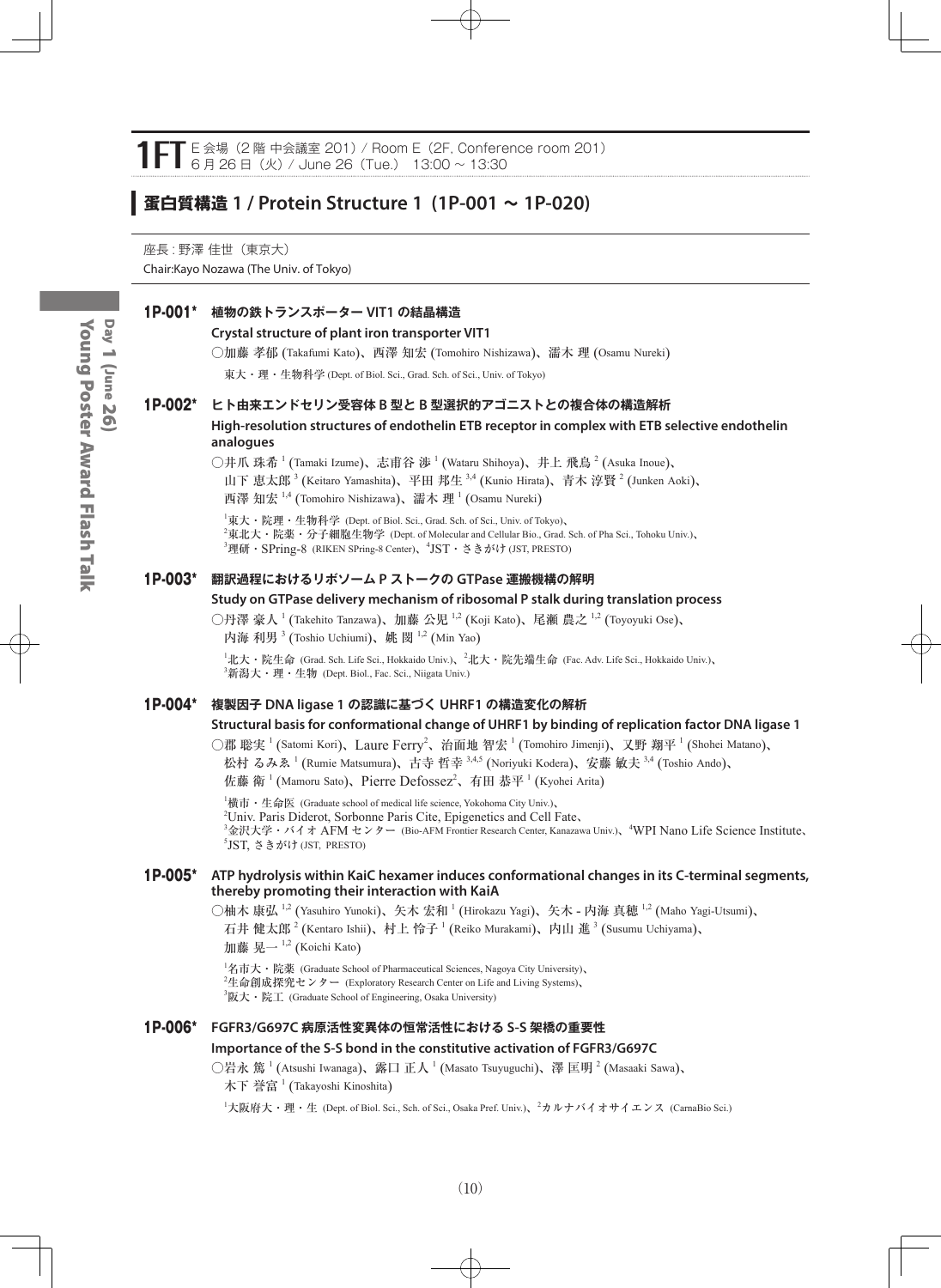#### 1P-007\* **狂犬病ウイルス P 蛋白質による JAK-STAT シグナル阻害機構の解明**

#### **Molecular basis of JAK-STAT signal pathway inhibition by rabies virus P-protein**

○杉山 葵 <sup>1</sup> (Aoi Sugiyama)、蒋 欣欣 <sup>1</sup> (Xinxin Jiang)、永野 悠馬 <sup>1</sup> (Yuma Nagano)、野間井 智 <sup>1</sup> (Tomo Nomai)、 若原 拓也<sup>1</sup> (Takuya Wakahara)、前仲 勝実 <sup>1,2</sup> (Katsumi Maenaka)、姚 閔 <sup>1,4</sup> (Min Yao)、Gregory Mosley<sup>3</sup>、 尾瀬 農之 <sup>1,4</sup> (Toyoyuki Ose)

<sup>1</sup>北大院・生命科学 (Grad. Sch. Life Sci., Hokkaido Univ.)、<sup>2</sup>北大院・薬 (Faculty of Pharm. Sci., Hokkaido Univ.)、 <sup>3</sup>School of Biomed. Sci., Monash Univ.、<sup>4</sup>北大院 · 先端生命 (Faculty of Adv. Life Sci., Hokkaido Univ.)

#### 1P-008\* **X 線小角散乱法によるコラーゲンプロリンtrans-4- 水酸化酵素の構造解析**

**Small angle X-ray scattering analysis of collagen prolyl trans-4-hydroxylase**

○宗田 善久 (Yoshihisa Soda)、庄村 康人 (Yasuhito Shomura)

茨大院・理工・量科 (Graduate School of Sci. and Eng., Univ. of Ibaraki )

#### 1P-009\* **糸状菌 Trichoderma viride 由来 LysOX 前駆体の活性調節の構造基盤 Structural basis of enzyme activity regulation by the propeptide of L-lysine α-oxidase precursor from Trichoderma viride**

○北川 征樹 <sup>1</sup> (Masaki Kitagawa)、伊藤 菜奈子 <sup>1</sup> (Nanako Ito)、松本 侑也 <sup>2</sup> (Yuya Matsumoto)、 天野 万里  $^2$  (Marie Amano)、田村 隆  $^2$  (Takashi Tamura)、日下部 均  $^3$  (Hitoshi Kusakabe)、 稲垣 賢二  $^2$  (Kenji Inagaki)、今田 勝巳  $^1$  (Katsumi Imada) 1 阪大・院・理 (Dept. MacroMol., Grad. Sch. Sci., Osaka Univ.)、<sup>2</sup> 岡大・院・環境生命 (Grad. Sch. Env. & Life Sci., Okayama Univ.)、

 $\mathbb{P}^3(\#)$  エンザイムセンサ (Enzyme Sensor Co. Ltd.)

#### 1P-010\* **Structural insight into the dietary non-heme iron absorption in human duodenum**

 $\bigcirc$  Menega Ganasen<sup>1</sup>, Honami Asakura<sup>1</sup>, Takehiko Tosha<sup>2</sup>, Xiaojing Yuan<sup>3</sup>, Iqbal Hamza<sup>3</sup>, Grant A. Mauk<sup>4</sup>, Yoshitsugu Shiro<sup>1</sup>, Hiroshi Sugimoto<sup>2</sup>, Hitomi Sawai<sup>1</sup> <sup>1</sup>Univ. of Hyogo、<sup>2</sup>RIKEN SPring-8 Center、<sup>3</sup>Univ. of Maryland、<sup>4</sup>Univ. of British Columbia

#### 1P-011\* **多糖類資化細菌 NT5 株が保有するペクチン酸リアーゼ Pel38-NT の特徴 Characterization of pectate lyase, Pel38-NT, from polysaccharide degrading/assimilating bacterium, strain NT5**

○上野山 彩  $^1$  (Aya Uenoyama)、川瀬 貴典  $^1$  (Takanori Kawase)、中野 繭  $^2$  (Mayu Nakano)、 森脇 洋<sup>1</sup> (Hiroshi Moriwaki)、野村 隆臣<sup>1</sup> (Takaomi Nomura)

1 信州大・繊維・応用生物 (Dept. Appl. Biol., Fac. Tex. Sci. Tech., Shinshu Univ.)、  $^2$ 信州大・理学・生物 (Dept. Biol., Fac. Sci., Shinshu Univ.)

#### 1P-012\* **N 末端側βバレルドメインのクラウン構造が非対称性を生み、恊動性を付与する**

#### The metastable asymmetrical structure of the rotorless V<sub>1</sub> motor is determined by the N-terminal **β-barrel crown**

○丸山 慎太郎  $^1$  (Shintaro Maruyama)、鈴木 花野  $^1$  (Kano Suzuki)、今村 元紀  $^2$  (Motonori Imamura)、 佐々木 輝 <sup>1</sup> (Hikaru Sasaki)、松波 秀行 <sup>3</sup> (Hideyuki Matsunami)、水谷 健二 1,4 (Kenji Mizutani)、

齋藤 靖子 <sup>5</sup> (Yasuko Saito)、今井 ファビアナ・リカ <sup>1</sup> (F.L. Imai)、石塚(桂)芳子 <sup>3</sup> (Yoshiko Ishizuka-Katsura)、 染谷(木村)友美 <sup>3</sup> (Tomomi Kimura-Someya)、白水 美香子 <sup>3</sup> (Mikako Shirouzu)、

内橋 貴之 <sup>6,7</sup> (Takayuki Uchihashi)、安藤 敏夫 <sup>2,6</sup> (Toshio Ando)、山登 一郎 <sup>1,5</sup> (Ichiro Yamato)、 村田 武士  $^{1,8}$  (Takeshi Murata)

1 千葉大・理 (Grad. Sch. Sci., Chiba Univ.)、<sup>2</sup> 金沢大・ナノ生命科学 (WPI Nano Life Sci. Inst., Kanazawa Univ.)、  $^3$ 理研・ $\mathrm{DSSB}$  (DSSB, RIKEN)、 $^4$ 横浜市大・生命医科 (Grad. Sch. Med. Life. Sci., Yokohama City Univ.)、 5 東京理科大・基礎工 (Ind. Sci., Tokyo Univ. Sci.)、<sup>6</sup> JST・CREST (CREST, JST)、  $^7$ 名古屋大・物理 (Dep. Phys., Nagoya Univ.)、 $^8{\rm JST}\cdot{\rm PREST}$  (PREST, JST)

#### 1P-013\* **緑膿菌のヘム蛋白質による金属錯体の捕捉**

#### **Incorporation of Synthetic Metal Complexes into Heme Acquisition Proteins of Pseudomonas aeruginosa**

 $\bigcirc$ 榊原 えりか  $^1$  (Erika Sakakibara)、四坂 勇磨  $^1$  (Yuma Shisaka)、荘司 長三  $^1$  (Osami Shoji)、 杉本 宏  $^{2}$  (Hiroshi Sugimoto)、渡辺 芳人  $^{3}$  (Yoshihito Watanabe)

1 名大・理・化 (Dept. Chem., Grad. Sch. of Sci., Nagoya Univ.)、<sup>2</sup> 理研・播磨研・SPring-8 (RIKEN SPring-8, Harima Inst.)、 3 名大・物国 (RCMS, Nagoya Univ.)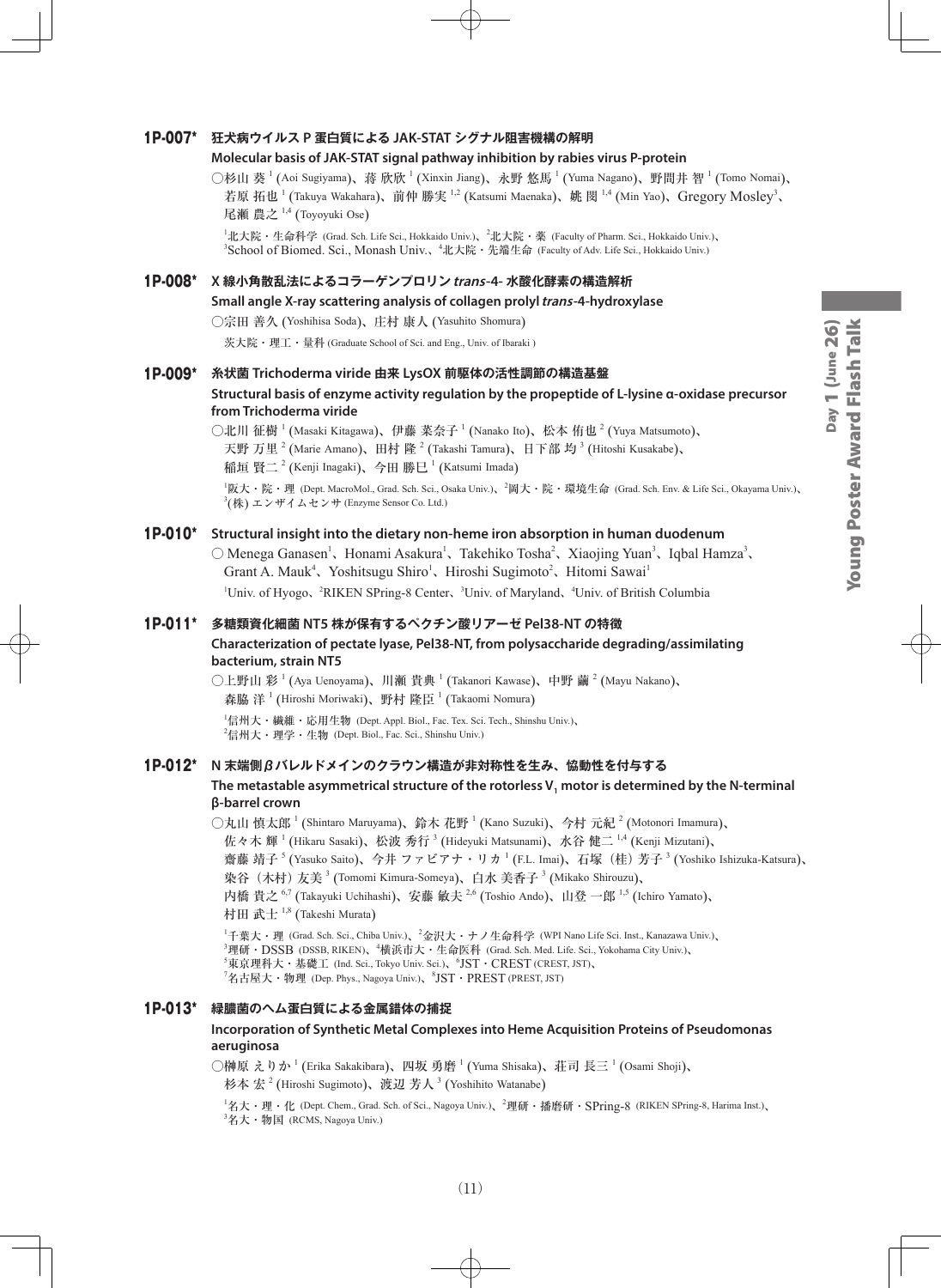#### 1P-014\* **Large-terpene 合成酵素の酵素的諸性質の解析と部位特異的変異**

#### **Characterization and site-directed mutagenesis of large-terpene synthase**

○西 智之 <sup>1</sup> (Tomoyuki Nishi)、菅原 啓 <sup>1</sup> (Kei Sugawara)、小川 佳央 <sup>1</sup> (Kao Ogawa)、 高橋 宏忠  $^1$  (Hirotada Takahashi)、上田 大次郎  $^1$  (Daijiro Ueda)、藤橋 雅宏  $^2$  (Masahiro Fujihashi)、 三木 邦夫  $^2$  (Kunio Miki)、保野 陽子  $^3$  (Yoko Yasuno)、品田 哲郎  $^3$  (Tetsuro Shinada)、佐藤 努  $^1$  (Tsutomu Sato) <sup>1</sup>新潟大・農 (Niigata Univ.)、<sup>2</sup>京大・院・理 (Kyoto Univ.)、<sup>3</sup>阪市大・院・理 (Osaka-city Univ.)

#### 1P-015\* **リポカリン型プロスタグランジン D 合成酵素と biliverdin との複合体の X 線結晶構造解析 Structural Analysis of Lipocalin-Type Prostaglandin D Synthase Complexed with Biliverdin by X-Ray Crystallography**

○室屋 陽香 <sup>1</sup> (Haruka Muroya)、寺岡 佳晃 <sup>1,2</sup> (Yoshiaki Teraoka)、西村 重徳 <sup>1</sup> (Shigenori Nishimura)、 乾 隆  $^1$  (Takashi Inui)

1 大阪府大・院・生命環境 (Grad. Sch. of Life & Envi. Sci., Osaka Pref. Univ.)、 2 日本学術振興会特別研究員 DC (JSPS Research Fellow)

#### 1P-016\* **Trypanosoma brucei由来 GMP reductase と GMP あるいは IMP との複合体の X 線結晶構造解析 X-ray crystal structure of Trypanosoma brucei GMP reductase in complex with GMP or IMP**

○馬瀬 ひかる (Hikaru Mase)、今村 章 (Akira Imamura)、西村 重徳 (Shigenori Nishimura)、乾 隆 (Takashi Inui) 大阪府大・院・生命環境 (Grad. Sch. of Life & Envi. Sci., Osaka Pref. Univ.)

#### 1P-017\* **新規抗寄生虫薬開発に向けた回虫およびブタ複合体 II の結晶構造**

#### **Crystal structure of mitochondrial Complex II from Ascaris suum and porcine heart aiming for the development of new anti-parasitic drugs**

○福田 圭佑  $^1$  (Keisuke Fukuda)、吉岡 志菜  $^1$  (Yukina Yoshioka)、米 愛加  $^1$  (Aika Yone)、佐藤 暖  $^1$  (Dan Sato)、 志波 智生  $^1$  (Tomoo Shiba)、稲岡 ダニエル健  $^2$  (Daniel Ken Inaoka)、大多和 正樹  $^3$  (Masaki Ohtawa)、

長光 亨  $^3$  (Tohru Nagamitsu)、北 潔  $^2$  (Kiyoshi Kita)、原田 繁春  $^1$  (Shigeharu Harada)

 $^1$ 京工繊大・院・工科・応生 (Dept. Appl. Biol., Grad. Sch. Sci. and Tech., Kyoto Inst. of Tech.)、  $^2$ 長崎大・院・熱帯医学・グローバルヘルス (Sch. of Trop. Med. and Global Health, Nagasaki Univ.)、  ${}^{3}$ 北里大・院・薬 (Grad. Sch. of Pharm. Sci., Kitasato Univ.)

#### 1P-018\* **放線菌Streptomyces sp. 590 由来 L- メチオニン脱炭酸酵素の結晶学的研究**

#### **Crystallographic study of L-methionine decarboxylase from Streptomyces sp. 590**

○尾上 友基  $^1$  (Yuki Onoue)、室田 昌輝  $^1$  (Masaki Murota)、大川 敦司  $^2$  (Atsushi Okawa)、

細木 志穂  $^1$  (Shiho Hosogi)、中嶋 ひかり  $^3$  (Hikari Nakajima)、林 将也  $^2$  (Masaya Hayashi)、

根本 理子  $^2$  (Michiko Nemoto)、志波 智生 <sup>1</sup> (Tomoo Shiba)、佐藤 暖 <sup>1</sup> (Dan Sato)、田村 隆 <sup>2</sup> (Takashi Tamura)、 稲垣 賢二  $^2$  (Kenji Inagaki)、原田 繁春  $^1$  (Shigeharu Harada)

 ${}^{1}\n$ 京工繊大・院・応生 (Dept. Appl. Biol., Grad. Sch. Sci. and Tech., Kyoto Inst. of Tech.)、  $^2$ 岡山大・院・環境生命 (Grad. Sch. Env. & Life Sci., Okayama Univ.)、 3 京府大・院・生命環境 (Dept. Appl. Life. Sci., Grad. Sch., Kyoto Pref Univ.)

#### 1P-019\* **天然変性領域を持つマルチドメインタンパク質の過渡的構造を介したドメイン間コミュニケーション Interdomain communication through transient arrangement of the domains tethered by intrinsically disordered region (IDR)**

○川嵜 亮祐<sup>1</sup> (Ryosuke Kawasaki)、井上 涼平<sup>1</sup> (Ryohei Inoue)、Jie-rong Huang<sup>2</sup>、Yun-Tzai Cloud Lee<sup>3</sup>、 栃尾 尚哉  $^4$  (Naoya Tochio)、Shang-Te Danny Hsu $^3$ 、楯 真一  $^1$  (Shin-ichi Tate)

<sup>1</sup>広大・理・数理 (Dept. of MLS, Grad. Sch. of Sci., Hiroshima Univ.)、<sup>2</sup>Inst. of Biochem. and Mol. Biol., Yang-Ming Univ.、 <sup>3</sup>Inst. of Biol. Chem., Academia Sinica、<sup>4</sup>帝京大 · 薬 (Fac. of Pharma Sci., Teikyo Univ.)

#### 1P-020\* **B. laterosporus 由来 Cas9 の結晶構造**

#### **Crystal Structure of Cas9 from B. laterosporus**

○中根 俊博  $^1$  (Tosihiro Nakane)、平野 清一  $^1$  (Seiichi Hirano)、山野 峻  $^1$  (Takashi Yamano)、 中根 崇智  $^2$  (Takanori Nakane)、石谷 隆一郎  $^1$  (Ryuichiro Ishitani)、西増 弘志  $^1$  (Hiroshi Nishimasu)、 濡木 理 <sup>1</sup> (Osamu Nureki)

 ${}^{1}\$ 東大・理・生物科学 (Dept. of Biology., Univ. of Tokyo)、 ${}^{2}$ Cambridge Biomedical Campus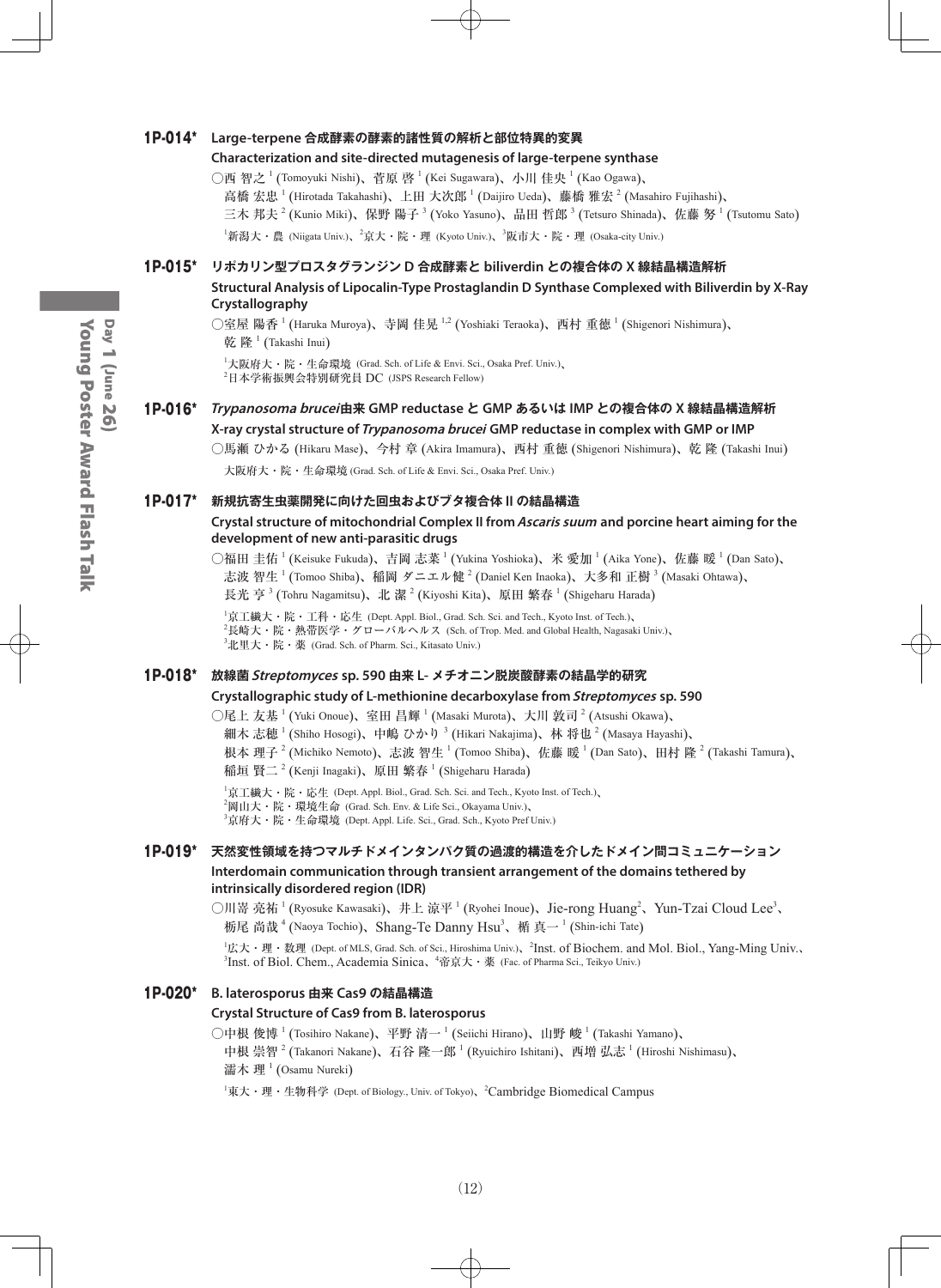**2FT** C 会場 (3 階 中会議室 302B) / Room C (3F, Conference room 302B)<br>8 G <sub>月</sub> 27 日 (水) / June 27 (Wed.) 13:00 ~ 13:30

# **物性フォールディング 2 / Protein Folding 2 (2P-080 ~ 2P-098)**

座長: 篠原 雄太 (理研) Chair:Yuta Shinohara (RIKEN)

|         | 2P-080* ペリプラズム由来酸感受性シャペロン HdeA による可逆的アミロイド線維形成<br>The acid-activated periplasmic chaperone HdeA forms reversible fibrils<br>○宮脇 史織 (Shiori Miyawaki)、植村 優実 (Yumi Uemura)、本郷 邦広 (Kunihiro Hongo)、<br>河田 康志 (Yasushi Kawata)、溝端 知宏 (Tomohiro Mizobata)<br>鳥大院・持続社会創生 (Grad. Sch. of Sus. Sci., Tottori Univ.)                                                                           |
|---------|---------------------------------------------------------------------------------------------------------------------------------------------------------------------------------------------------------------------------------------------------------------------------------------------------------------------------------------------------------------------------------------|
| 2P-081* | Mechanistic basis of GPx7 and GPx8 catalytic cycles for PDI oxidation in concert with hydrogen<br>peroxide<br>○ Elza F Sofia <sup>1</sup> 、金村 進吾 <sup>2</sup> (Shingo Kanemura)、奥村 正樹 <sup>2</sup> (Masaki Okumura)、稲葉 謙次 <sup>1,3</sup> (Kenji Inaba)<br><sup>1</sup> 東北大・多元研 (IMRAM, Tohoku Univ.)、 <sup>2</sup> 東北大・学際研 (FRIS, Tohoku Univ.)、 <sup>3</sup> CREST, JST              |
| 2P-082* | Trypanosoma brucei由来 GMP reductase における cystathionine β synthase domain 欠損体の酵<br>素反応速度論的解析<br>Enzymatic characterization of cystathionine $\beta$ synthase domain delation mutant in Trypanosoma<br>brucei GMP reductase<br>○田村 真夏 (Manatsu Tamura)、今村 章 (Akira Imamura)、岡田 哲也 (Tetsuya Okada)、乾 隆 (Takashi Inui)<br>大阪府大・院・生命環境 (Grad. Sch. of Life & Envi. Sci., Osaka Pref. Univ.) |
|         | 2P-083* フローイメージング法を用いた凝集体生成プロセスの検証<br>Verification of formation process of aggregates by flow imaging method<br>○米田 早紀 <sup>1</sup> (Saki Yoneda)、丸野 孝浩 <sup>1</sup> (Takahiro Maruno)、内山 進 <sup>1,2</sup> (Susumu Uchiyama)<br><sup>1</sup> 阪大・工・生命先端 (Dept. biotech. grad. sch. eng. Osaka. univ)、 <sup>2</sup> 岡崎統合バイオ (OIIB)                                                      |
| 2P-084* | システイン残基の酸化が促進する SOD1 タンパク質のミスフォールディング<br>A misfolding mechanism of SOD1 proteins controlled by oxidation of cysteine residues<br>○安齋 樹 (Itsuki Anzai)、徳田 栄一 (Eiichi Tokuda)、古川 良明 (Yoshiaki Furukawa)                                                                                                                                                                                 |
|         | 慶應·理工·化学 (Dept. of Chem., Keio Univ.)                                                                                                                                                                                                                                                                                                                                                 |
|         | 2P-085* SOD1 タンパク質への銅イオン供給に金属シャペロン CCS が果たす役割<br>Roles of metallochaperone, CCS, in the copper supply to SOD1<br>○羽飼 友昭 (Tomoaki Hagai)、福岡 真実 (Mami Fukuoka)、徳田 栄一 (Eiichi Tokuda)、<br>古川 良明 (Yoshiaki Furukawa)<br>慶應·理工·化学 (Dept. of Chem., Keio Univ.)                                                                                                                             |
| 2P-086* | 残基間コンタクトの定量化による構造エレメントの予測<br>Structure elements are closely related to intramolecular residue-residue contacts<br>○高瀬 安迪 (Yasumichi Takase)、林 有吾 (Yugo Hayashi)、山崎 洋一 (Yoichi Yamazaki)、<br>上久保 裕生 (Hironari Kamikubo)<br>奈良先端大·物質創成 (MS, NAIST)                                                                                                                                      |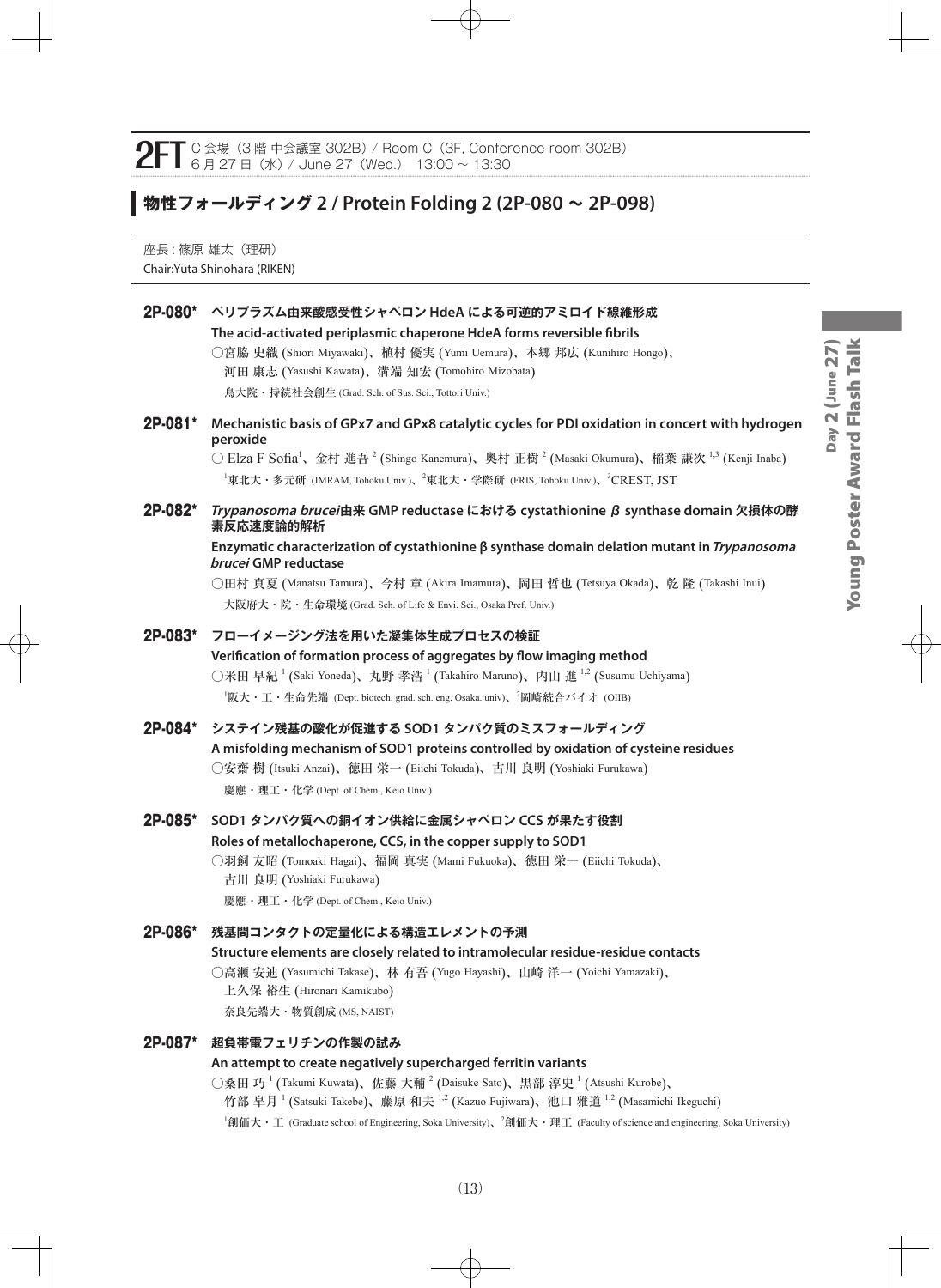#### 2P-088\* **筋萎縮性側索硬化症に見られる SOD1 タンパク質の凝集を抑制するメカニズム**

#### **A mechanism suppressing protein aggregation of SOD1 in amyotrophic lateral sclerosis**

○松本 響佳 (Kyoka Matsumoto)、中村 滉平 (Kouhei Nakamura)、徳田 栄一 (Eiichi Tokuda)、

| 古川 良明 (Yoshiaki Furukawa) |  |  |
|---------------------------|--|--|
|---------------------------|--|--|

慶應・理工・化学 (Dept. of Chem., Keio Univ.)

#### 2P-089\* **P1-P1' cleaved 型を利用した S- オボアルブミンの熱安定性要因の解析**

**Analysis of contributing factors to the thermostability of S-ovalbumin by use of the P1-P1' cleaved form**

○西川 勇樹 (Yuki Nishikawa)、鬼頭 絵莉子 (Eriko Kitou)、米倉 百音 (Mone Yonekura)、恩田 真紀 (Maki Onda) 大阪府立大・理・生物 (Dept. of Sci, Biol. Sci., Osaka Pref. Univ.)

#### 2P-090\* **弱酸性条件における A β 1-40のアミロイド線維形成と脂質膜破壊**

#### **Disruption of lipid membrane induced by Aβ1-40 fibrillation under weak acidic conditions**

○曲師 香緒里 <sup>1</sup> (Kaori Mageshi)、山本 直樹 <sup>1</sup> (Naoki Yamamoto)、森垣 憲一 <sup>2,3</sup> (Kenichi Morigaki)、 茶谷 絵理<sup>1</sup> (Eri Chatani)

 $^1$ 神戸大院・理 (Grad. Sch. of Sci., Kobe Univ.)、 $^2$ 神戸大・バイオシグナル (Biosignal Research Center, Kobe Univ.)、 3 神戸大院・農 (Grad. Sch. of Agri., Kobe Univ.)

#### 2P-091\* **トリプシン分解を用いたオボアルブミンの線維形成**

#### **Fibril formation of ovalbumin coupled with trypsin digestion**

○野地 真広 <sup>1</sup> (Masahiro Noji)、宗 正智 <sup>1</sup> (Masatomo So)、北條 裕信 <sup>1</sup> (Hironobu Hojo)、恩田 真紀 <sup>2</sup> (Maki Onda)、 赤澤 陽子  $^3$  (Yoko Akazawa)、萩原 義久  $^3$  (Yoshihisa Hagihara)、後藤 祐児  $^1$  (Yuji Goto)

<sup>1</sup>阪大・蛋白研 (IPR, Osaka Univ.)、<sup>2</sup>大阪府立大・理・生物科学 (Biol. Sci., Grad. Sch. of Sci., Osaka Pref. Univ.)、<sup>3</sup>産総研 (AIST)

#### 2P-092\* **細胞のアミロイドβ線維認識に関わる NLRP3-LRR ドメインの構造特徴の解明**

#### **Analysis of structural properties of NLRP3-LRR domain that is involved in cellular recognition of amyloid-β fibrils**

○政安 梨緒 <sup>1</sup> (Rio Masayasu)、山本 良太 <sup>1</sup> (Ryota Yamamoto)、今村 比呂志 <sup>2</sup> (Hiroshi Imamura)、 山本 直樹<sup>1</sup> (Naoki Yamamoto)、鍔木 基成<sup>1</sup> (Motonari Tsubaki)、茶谷 絵理<sup>1</sup> (Eri Chatani)  $^1$ 神戸大・院理 (Grad. Sch. Sci., Kobe Univ.)、 $^2$ 立命館・生命科学 (Coll.Life Sci., Ritsumeikan Univ.)

#### 2P-093\* **The effects of salt concentration on α -Synuclein aggregation near isoelectric point** ○古川 光樹  $^1$  (Kouki Furukawa)、宗 正智  $^1$  (Masatomo So)、笹原 健二  $^1$  (Kenji Sasahara)、 河田 康志  $^2$  (Yasushi Kawata)、後藤 祐児  $^1$  (Yuji Goto)  $^1$ 阪大・蛋白研 (Inst. for Protein Res., Osaka Univ.)、 $^2$ 鳥大院・工・化学生物応用 (Grad. Sch. of Eng., Tottori Univ.)

#### 2P-094\* **タンパク質に対するイオン液体の選択的溶媒和量の決定 Preferential solvation of ionic liquid for protein**

# ○中森 翔太 (Shota Nakamori)、神山 匡 (Tadashi Kamiyama)

近大院・総合理工学研究科・理学専攻 (Dept. of science and engineering, Kindai Univ.)

#### 2P-095\* **Lysozyme の熱安定性・凝集性に及ぼす 1-Alkyl-3-methylimidazolium の添加効果 Thermal stability and aggregation of lysozyme in aqueous 1-Alkyl-3-methylimidazolium solution** ○野間 真里 (Masato Noma)、岡部 円香 (Madoka Okabe)、神山 匡 (Tadashi Kamiyama)

近大院・理工 (Grad. Sch. of Sci. and Eng., Kindai Univ.)

#### 2P-096\* **βシートタンパク質のデノボデザインにおける主鎖構造設計図の選択基準**

#### **The criterion for selecting designable blueprints in de novo protein design**

○今川 駿 <sup>1</sup> (Hayao Imakawa)、古賀 信康 <sup>2</sup> (Nobuyasu Koga)、千見寺 浄慈 <sup>1</sup> (George Chikenji)  $^1$ 名大・工・応物 (Dept. of App. Phys., Nagoya Univ.)、 $^2$ 分子研・ $\rm CIMoS$  (CIMoS, IMS)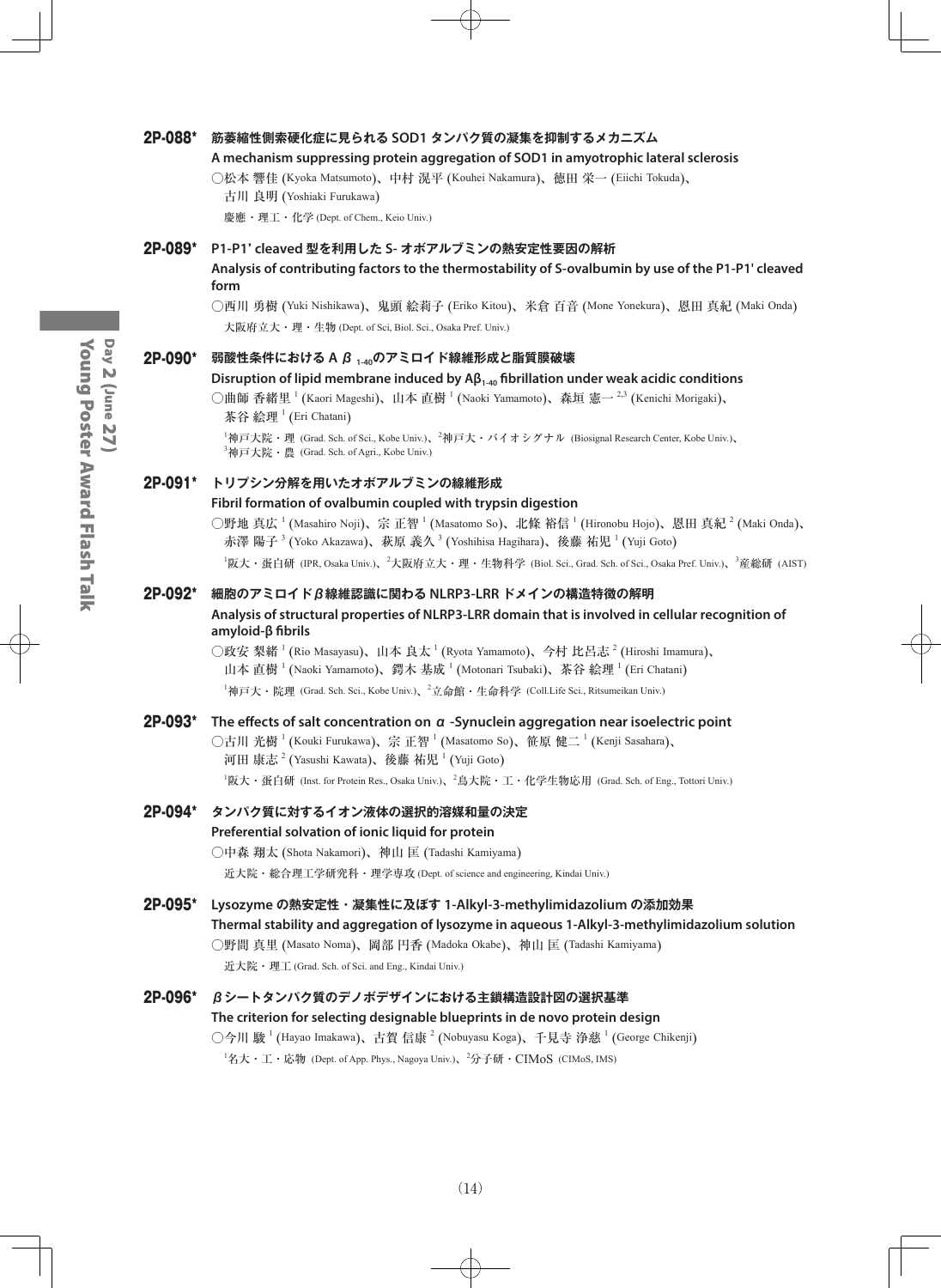#### 2P-097\* **様々な pH におけるインスリン B 鎖のアミロイド核形成反応中間体の観察**

**Investigation of the formation of amyloid nucleation intermediates of insulin B chain**

○吉川 祐樹 (Yuhki Yoshikawa)、山本 直樹 (Naoki Yamamoto)、田村 厚夫 (Atsuo Tamura)、茶谷 絵理 (Eri Chatani) 神大・理・化 (Grad. Sch. Sci. Kobe Univ.)

#### 2P-098\* **トランスサイレチンの品質管理における小胞体分子シャペロンの基質認識機構の解析 Substrate discrimination of the chaperone BiP for quality control of transthyretin**

○稲田 祐貴  $^1$  (Yuki Inada)、佐藤 卓史  $^2$  (Takashi Sato)、河野 慎吾  $^1$  (Shingo Kawano)、 小橋川 敬博  $^2$  (Yoshihiro Kobashigawa)、甲斐 広文  $^2$  (Hirofumi Kai)、森岡 弘志  $^2$  (Hiroshi Morioka)  $^{\rm l}$ 熊大・院・薬 (Kumamoto Univ.)、 $^{\rm 2}$ 熊大・院・生命科学 ( 薬 ) (Kumamoto Univ.)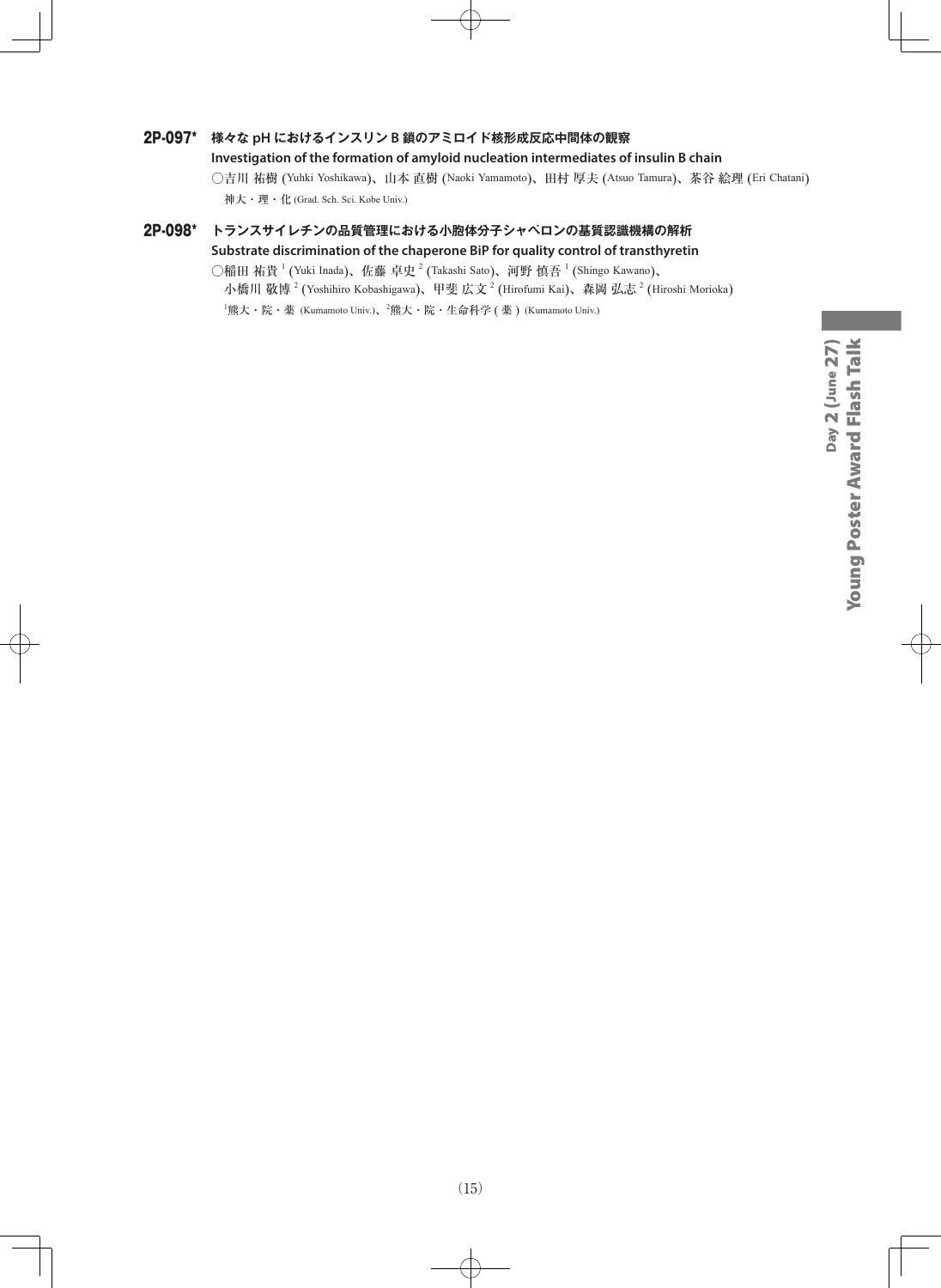# **プロテオーム・蛋白質工学 2 / Proteomics / Protein Engineering 2 (2P-112 ~ 2P-125)**

座長:井澤俊明(ミュンヘン大) Chair:Toshiaki Izawa (Univ. of Munich)

#### 2P-112\* **スクレイレン - アンブレイン環化酵素の創出:アンブレインはスクレンレンから二つの経絡を経由して一 つの酵素により合成される**

**Creation of squalene-ambrein cyclase : Ambrein can be synthesized from squalene by one enzyme through two pathways**

○山辺 陽太 (Yota Yamabe)、奥野 琴音 (Kotone Okuno)、井上 真緒 (Mao Inoue)、上田 大次郎 (Daijiro Ueda)、 佐藤 努 (Tsutomu Sato)

新潟大・農・応生 (Niigata Univ.)

#### 2P-113\* **ネコアレルゲン Fel d 4 の精製およびアレルゲン活性の評価**

#### **Purification and evaluation of allergen activity of cat allergen Fel d 4**

○姥谷 美樹  $^1$  (Miki Ubatani)、杉浦 慶亮  $^1$  (Keisuke Sugiura)、山本 賢史  $^1$  (Kenji Yamamoto)、

中辻 匡俊 <sup>1,2</sup> (Masatoshi Nakatsuji)、福冨 友馬 <sup>3</sup> (Yuma Fukutomi)、石橋 宰 <sup>1</sup> (Osamu Ishibashi)、 乾 隆  $^1$  (Takashi Inui)

1 大阪府大・院・生命環境 (Grad. Sch. of Life & Envi. Sci., Osaka Pref. Univ.)、

2 日本学術振興会特別研究員 (DC / JSPS Research Fellow)、

3 独立行政法人国立病院機構相模原病院臨床研究センター (Clinical Research Center for Allergy and Rheumatology, National Hospital Organization Sagamihara National Hospital)

#### 2P-114\* **封入体共発現を利用した大量発現系において抗菌ペプチド cryptdin family の生産性を決定する因子の解析 Analysis of factors for over-expression of antimicrobial peptides in the cryptdin family by coexpression with inclusion body**

○保本 美穂子 <sup>1</sup> (Mihoko Yasumoto)、平峰 里菜 <sup>1</sup> (Rina Hiramine)、宋 雨遅 <sup>1</sup> (Yuchi Song)、

佐藤 優次<sup>-1</sup> (Yuji Sato)、塚本 卓 <sup>1,2</sup> (Takashi Tsukamoto)、菊川 峰志 <sup>1,2</sup> (Takashi Kikukawa)、

出村 誠  $^{1,2}$  (Makoto Demura)、中村 公則  $^1$  (Kiminori Nakamura)、綾部 時芳  $^1$  (Tokiyoshi Ayabe)、 相沢 智康 <sup>1,2</sup> (Tomoyasu Aizawa)

1 北大院・先端生命 (Fac. Adv. Life Sci., Hokkaido Univ.)、  $^{2}$ 北大・GI-Co-RE・ソフトマター GS (Soft Matter GS, GI-CoRE, Hokkaido Univ.)

#### 2P-115\* **大腸菌 OmpA, PelB シグナル配列を用いたシアノバクテリアチラコイド膜画分への遺伝子組換え型タン パクの蓄積**

**Protein accumulation in thylakoid membrane fraction of cyanobacteria using signal sequences of Escherichia coli OmpA and PelB proteins**

○鈴木 崇章 (Takaaki Suzuki)、木村 成伸 (Shigenobu Kimura)

茨城大院・理工・量子線科学 (Dept. of Qua. Sci., Grad. Sch. of Sci. and Eng., Ibaraki Univ.)

#### 2P-116\* **ラジカル SAM 酵素 QhpD のペプチド・チオエーテル架橋形成反応における架橋ループ配列長依存性およ び架橋繰り返し能の解析**

#### **Dependency of loop length and ability of repetitive crosslinking on peptidyl thioether bond formation catalyzed by radical SAM enzyme QhpD**

○大関 俊範  $^1$  (Toshinori Oozeki)、小酒井 一輝  $^1$  (Kazuki Kozakai)、中井 忠志  $^2$  (Tadashi Nakai)、 谷澤 克行  $^1$  (Katsuyuki Tanizawa)、岡島 俊英  $^1$  (Toshihide Okajima)

1 大阪大学・産業科学研究所 (Institute of Scientific and Industrial Research, Osaka University)、

 $^{2}$ 広島工大・生命 (Life Sci., Hiroshima Inst. of Tech.)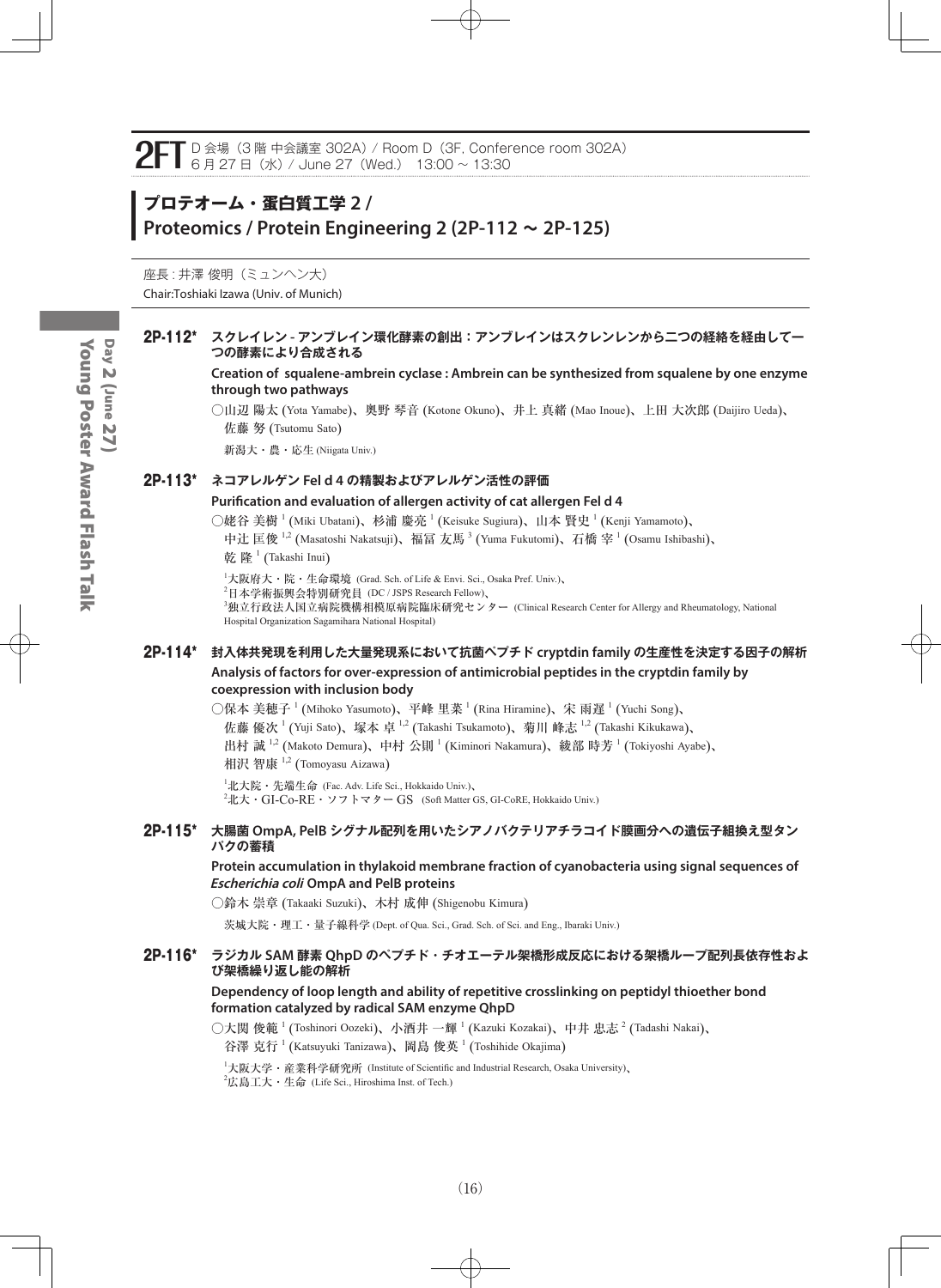#### 2P-117\* **リステリア菌感染における E-cadherin-InlA 間相互作用を阻害する低分子及び VHH の探索**

#### **The development of the inhibitors of the E-cadherin-InlA interaction causing listerial invasion**

○山崎 太一 <sup>1</sup> (Taichi Yamazaki)、長門石 曉 <sup>1,2,3</sup> (Satoru Nagatoishi)、中木戸 誠 <sup>1</sup> (Makoto Nakakido)、

カアベイロ ホセ<sup>4</sup> (Jose Caaveiro)、三室 仁美 <sup>5</sup> (Hitomi Mimuro)、津本 浩平 <sup>1,2,3</sup> (Kouhei Tsumoto)

 $^1$ 東大院・エ・バイオエンジ (Dept. of Bioeng., Sch. of Eng., Univ. of Tokyo)、 $^2$ 東大・医科研 (Inst. of Med. Sci., Univ. of Tokyo)、  ${}^3$ 東大院・工・化生 (Dept. of Chem. Biotech., Sch. of Eng., Univ. of Tokyo)、 ${}^4$ 九大院・薬 (Grad. Sch. of Pharm. Sci., Kyushu Univ.)、 5 阪大・微生物研 (Res. Inst. Micro. Dis., Osaka Univ.)

#### 2P-118\* **終止コドンを除去したライブラリーを使った生体外選択法**

#### **Application of non-stopped library to phage display method**

○伊藤 智之  $^1$  (Tomoyuki Ito)、西 羽美  $^2$  (Hafumi Nishi)、亀田 倫史  $^3$  (Tomoshi Kameda)、

二井手 哲平  $^1$  (Teppei Niide)、中澤 光  $^1$  (Hikaru Nakazawa)、梅津 光央  $^1$  (Mitsuo Umetsu)

1 東北大・院工・バイオ工 (Dep. Biomol. Eng., Grad. Sch. Eng., Tohoku Univ.)、 <sup>2</sup>東北大・院情報科学 (Grad. Sch. information Sci., Tohoku Univ.)、<sup>3</sup>産総研・人工知能研究セ (Comp. Omics Res. AIRC Res., AIST)

#### 2P-119\* **低分子医薬候補分子の親和性向上を目指した薬剤修飾ペプチド提示ファージライブラリーの可能性**

**Chemo-bio phage library approach for generating high affinity peptide-aided organic molecules**

○高橋 拓人 <sup>1</sup> (Takuto Takahashi)、二井手 哲平 <sup>1</sup> (Teppei Niide)、中澤 光 <sup>1</sup> (Hikaru Nakazawa)、

今中 洋行  $^{2}$  (Hiroyuki Imanaka)、梅津 光央  $^{1}$  (Mitsuo Umetsu)

 $^1$ 東北大・院工・バイオ工 (Dept. of Biomol. Eng., Grad. Sch. of Eng., Tohoku Univ)、  $^{2}$ 岡山大院・自科 (Div. Chem. Biotech., Grad. Sch. of Nat. Sci. & Tech., Okayama Univ.)

#### 2P-120\* **β - ヘアピン構造に着目したペプチド医薬と抗体医薬の同時開発**

#### **Development of peptide and antibody drugs based on β-hairpin structure**

○菊地 真裕 <sup>1</sup> (Masahiro Kikuchi)、二井手 哲平 <sup>1</sup> (Teppei Niide)、中澤 光 <sup>1</sup> (Hikaru Nakazawa)、 今中 洋行  $^{2}$  (Hiroyuki Imanaka)、梅津 光央  $^{1}$  (Mitsuo Umetsu)

1 東北大・院工・バイオ工 (Dep. Biomol. Eng., Grad. Sch. Eng, Tohoku Univ.)、  $^2$ 岡山大院・自科 (Grad. Sch. Nat. Sci. Technol., Okayama Univ.)

#### 2P-121\* **AI を利用したスマートホットライブラリーデザイン:AI は GFP を YFP 化できるか?**

**Can machine learning guide us to a library place with an abundance hot variants ?**

○及川 未早来  $^1$  (Misaki Oikawa)、中澤 光  $^1$  (Hikaru Nakazawa)、二井手 哲平  $^1$  (Teppei Niide)、 亀田 倫史<sup>2</sup> (Tomoshi Kameda)、齋藤 裕<sup>2</sup> (Yutaka Saitou)、津田 宏治 <sup>3,4</sup> (Koji Tsuda)、 梅津 光央 <sup>1,4</sup> (Mitsuo Umetsu)

 $^{\rm 1}$ 東北大・院工・バイオ工 (Dept. of Biomol. Eng., Grad. sch. Eng., Tohoku Univ.)、  $^2$ 産総研・人工知能研究セ (Comp. Omics Res. AIRC Res., AIST)、 3 東大院・新領域・メディカル (Dep. Comp. Biomol. Med. Sci., Grad. Sch. Frontier Sci., The Univ. of Tokyo)、 4 理研・革新知能統合研究セ (Adv. Intell. Pro., RIKEN)

#### 2P-122\* **実用化へ向けた安定な一本鎖抗体の創製**

#### **Development of a stable single-chain Fv antibody for practical use**

○山内 聡一郎  $^1$  (Soichiro Yamauchi)、福田 夏希  $^1$  (Natsuki Fukuda)、寺本 真香  $^2$  (Manaka Teramoto)、 佐藤 卓史 <sup>3</sup> (Takashi Sato)、小橋川 敬博 <sup>3</sup> (Yoshihiro Kobashigawa)、野井 健太郎 <sup>4</sup> (Kentaro Noi)、 小椋 光 5 (Teru Ogura)、森岡 弘志 <sup>3</sup> (Hiroshi Morioka)

<sup>1</sup>熊大・院・薬 (Grad. Sch. Pharm. Sci., Kumamoto Univ.)、<sup>2</sup>熊大・薬 (Sch. Pharm., Kumamoto Univ.)、<br><sup>3</sup>熊大・院・生命科学 (Fac. Life Sci., Kumamoto Univ.)、<sup>4</sup>阪大・院・工 (Grad. Sch. Engineer., Osaka Unv.)、 5 熊大・発生研 (Inst. Mol Emb. Gene., Kumamoto Univ.)

#### 2P-123\* **抗体結合ペプチドの光クロスリンクによる天然抗体の蛍光バイオセンサー化**

#### **Making fluorescent biosensors by photocrosslinking of an antibody binding peptide to natural antibodies**

○安田 貴信 <sup>1</sup> (Takanobu Yasuda)、董 金華 <sup>2,3</sup> (Jinhua Dong)、上田 宏 <sup>4</sup> (Hiroshi Ueda)

<sup>1</sup>東工大・生 (Life Sci., Tokyo Tech.)、<sup>2</sup>東工大・研究院 (Res. Inst., Tokyo Tech)、<sup>3</sup>Weifang 医大 (Weifang Med. Univ.)、 4 東工大・化生研 (Res. Inst., Tokyo Tech)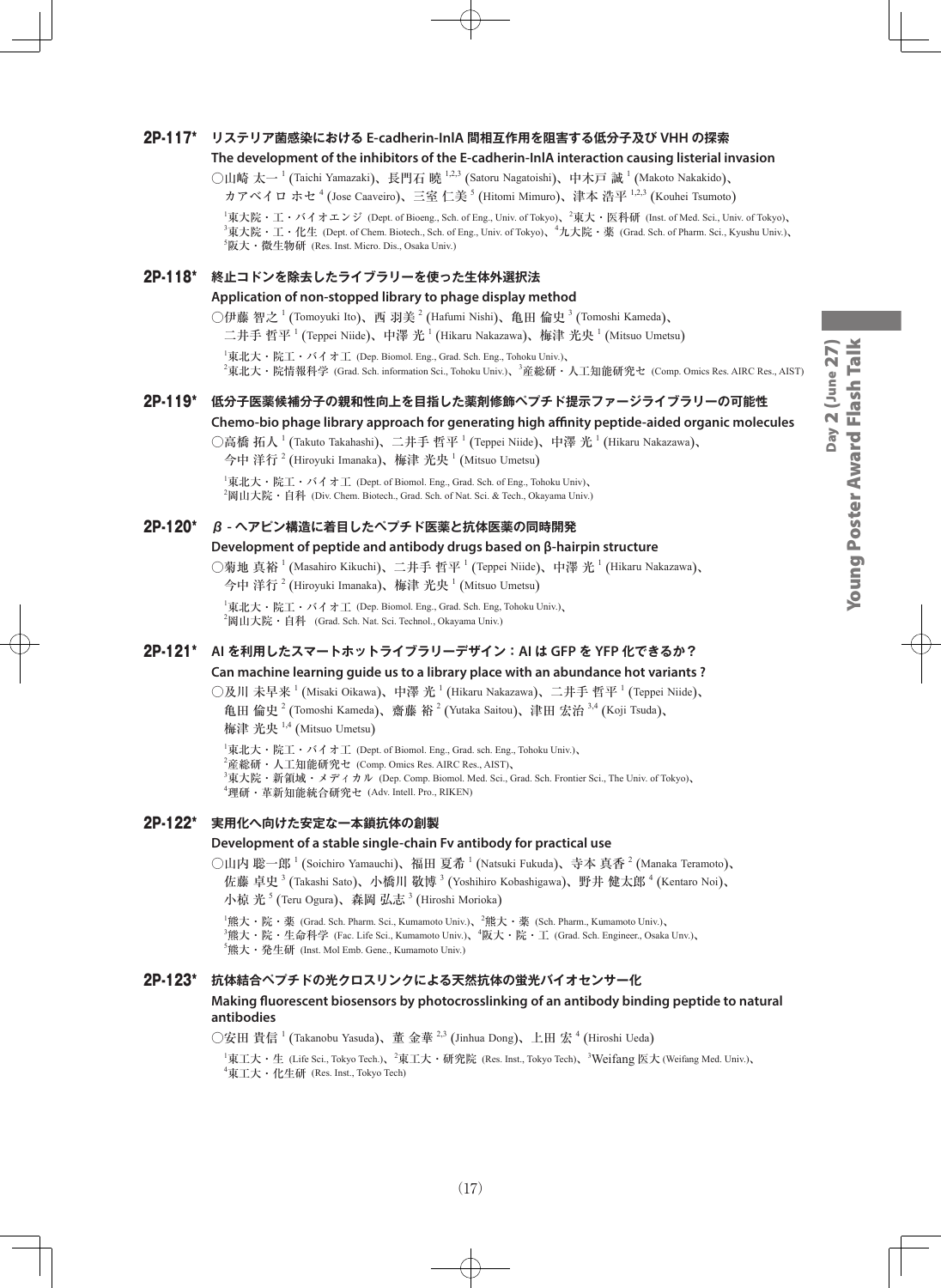#### 2P-124\* **転写因子 NFAT- 制御因子 PTIP 間相互作用の解析および PPI(Protein-Protein Interaction) 阻害ペプチド の探索**

**Analysis of interaction between transcription factor NFAT and its regulation factor PTIP**

○齊藤 綾香  $^1$  (Ayaka Saito)、森田 和美  $^1$  (Kazumi Morita)、村松 昌  $^3$  (Masashi Muramatsu)、 南 敬  $^3$  (Takashi Minami)、佐藤 卓史  $^2$  (Takashi Sato)、小橋川 敬博  $^2$  (Yoshihiro Kobashigawa)、 森岡 弘志<sup>2</sup> (Hiroshi Morioka)

<sup>1</sup>熊大・院・薬 (Kumamoto Univ.)、<sup>2</sup>熊大・院・生命科学 (薬) (Kumamoto Univ.)、<sup>3</sup>熊大・生命資源セ (Kumamoto Univ.)

#### 2P-125\* **GA-pyridine を認識する抗体の抗原認識機構に関する物理化学的および構造生物学的解析 Physicochemical and structural biological analysis on the antigen recognition mechanism of antibodies recognizing GA-pyridine**

○豊田 湧也  $^1$  (Yuya Toyota)、大原 隼也  $^1$  (Toshiya Ohara)、森田 光佑  $^1$  (Kosuke Morita)、

有森 貴夫  $^2$  (Takao Arimori)、佐藤 卓史  $^3$  (Takashi Sato)、小橋川 敬博  $^3$  (Yoshihiro Kobashigawa)、

中村 照也  $^3$  (Teruya Nakamura)、山縣 ゆり子  $^3$  (Yuriko Yamagata)、高木 淳一  $^2$  (Junichi Takagi)、 森岡 弘志<sup>3</sup> (Hiroshi Morioka)

<sup>1</sup>熊大・院・薬 (kumamoto Univ.)、<sup>2</sup>阪大・蛋白研 (Osaka Univ.)、<sup>3</sup>熊大・院・生命科学(薬)(Kumamoto Univ.)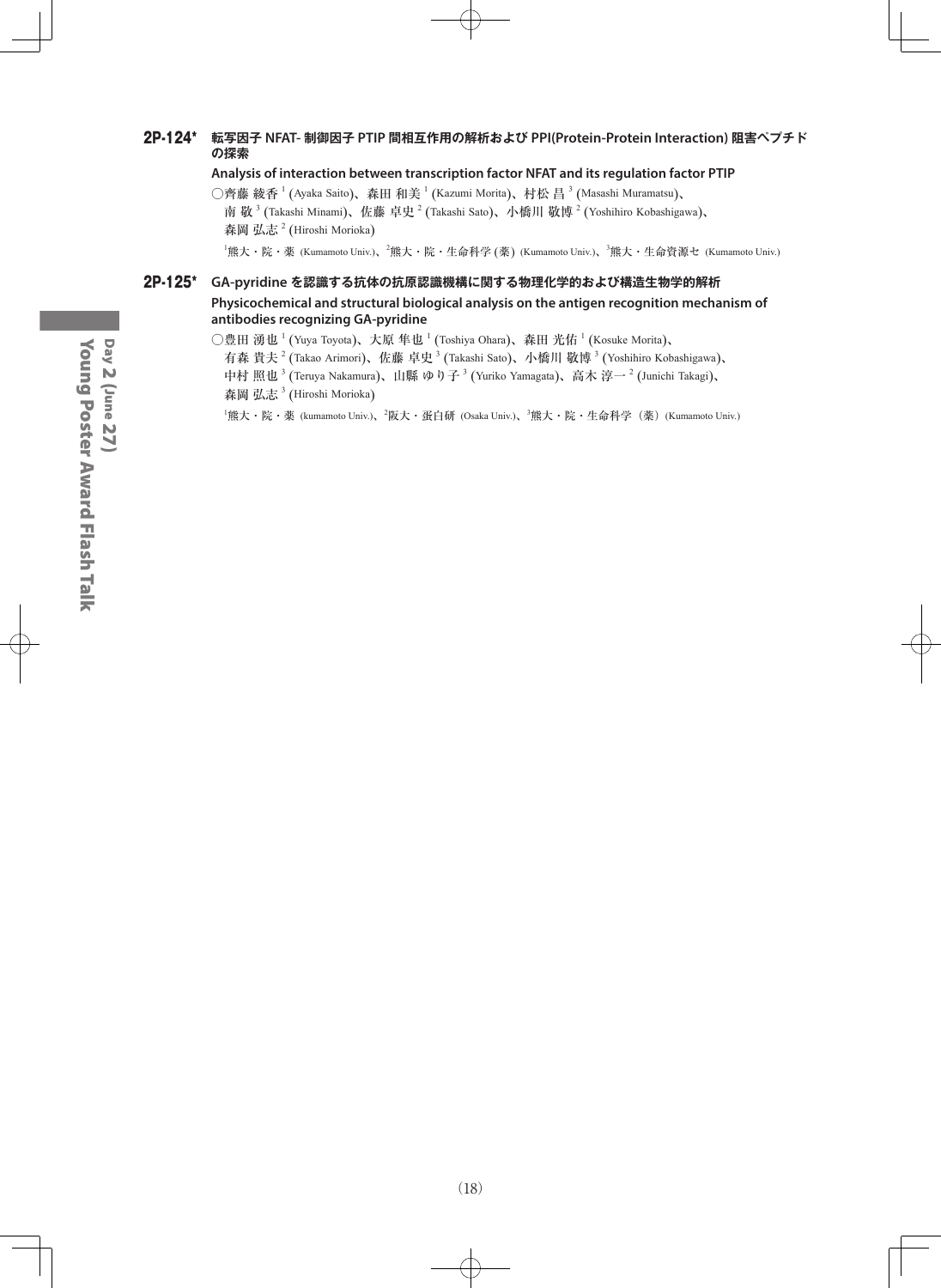## **蛋白質構造 2 / Protein Structure 2 (2P-001 ~ 2P-019)**

座長 : 米原 涼 (大阪大) Chair:Ryo Yonehara (Osaka Univ.)

#### 2P-001\* **ヘムセンサータンパク質 PefR における転写調節の分子メカニズム**

#### **Molecular mechanism of transcriptional regulation of a heme sensor protein PefR**

○西永 惠 <sup>1</sup> (Megumi Nishinaga)、杉本 宏 <sup>1,2</sup> (Hiroshi Sugimoto)、村木 則文 <sup>3</sup> (Norifumi Muraki)、 青野 重利  $^3$  (Shigetoshi Aono)、城 宜嗣  $^1$  (Yoshitsugu Shiro)、澤井 仁美  $^{1,2}$  (Hitomi Sawai)

<sup>1</sup>兵庫県大・院・生命理 (Grad. of Life Sci., Univ. of Hyogo)、<sup>2</sup>理研播磨 (RIKEN SPring-8)、<sup>3</sup>分子研 (Inst. Mol. Sci.)

#### 2P-002\* **Detection of different conformational changes of Translocated in liposarcoma, TLS, upon its binding to various nucleic acids**

◯ハマド ネスリーン  $^{1,2}$  (Nesreen Hamad)、真嶋 司  $^{1,2}$  (Tsukasa Mashima)、山置 佑大  $^2$  (Yudai Yamaoki)、 渡辺 大輝 <sup>3</sup> (Hiroki Watanabe)、内橋 貴之 <sup>3</sup> (Takayuki Uchihashi)、黒川 理樹 <sup>4</sup> (Riki Kurokawa)、 永田 崇  $^{1,2}$  (Takashi Nagata)、片平 正人  $^{1,2}$  (Masato Katahira)

1 京大・エネルギー科学研究科 (Grad. Sch. of Energy Sci., Kyoto Univ.)、

2 京大・エネルギー理工学研究所 (Inst. of Advanced Energy, Kyoto Univ.)、<sup>3</sup> 名大・理学研究科 (Dept. of Phys., Nagoya Univ.)、 4 埼玉医科大・ゲノム医学研究センター (RCGM, Saitama Medical Univ.)

#### 2P-003\* **Crystal structure of Stibenoid O-glycosyltransferase from Phytolacca americana**

 $\bigcirc$  Rakesh Maharjan<sup>1</sup>, Taisuke Nakayama<sup>2</sup>, Eiichi Mizohata<sup>1</sup>, Yohta Fukuda<sup>1</sup>, Shin-ichi Ozaki<sup>3</sup>, Hiroki Hamada<sup>4</sup>、Tsuyoshi Inoue<sup>1</sup>

<sup>1</sup>Grad. Sch. of Eng., Osaka Univ., <sup>2</sup>Natl. Inst. Biomed. Innov. CDDR, 3 Grad. Sch. of Sci. & Tech. for Innov., Yamaguchi Univ.、<sup>4</sup> Life Sci., Fac. of Sci., Okayama Univ. of Sci.

#### 2P-004\* **クライオ電子顕微鏡による TRPV3 の構造解析**

#### **Structural studies of TRPV3 channel by cryo-electron microscopy**

○島田 寛人  $^1$  (Hiroto Shimada)、草木迫 司  $^1$  (Tsukasa Kusakizako)、西澤 知宏  $^1$  (Tomohiro Nishizawa)、 日野 智也<sup>2</sup> (Tomoya Hino)、石谷 隆一郎<sup>1</sup> (Ryuichiro Ishitani)、濡木 理<sup>1</sup> (Osamu Nureki)

 $^{\rm 1}$ 東大・理・生物科学 (Dept. of Biol. Sci., Grad. Sch. of Sci., Univ. of Tokyo)、

 $^2$ 鳥取大・院工・化学生物 (Dept. of Chem. and Biotech., Grad. Sch. of Eng., Tottori Univ.)

#### 2P-005\* **電位依存性プロトンチャネルの脂質メソフェーズ法を用いた結晶構造解析とマルチステートな Closed 状 態の構造生物学的考察**

#### **Multiple closed state of Voltage dependent proton channel based on Crystal structure in lipidic mesophases**

○山本 旭麻 <sup>1</sup> (Akima Yamamoto)、渋村 里美 <sup>1</sup> (Satomi Shibumura)、中川 敦史 <sup>1</sup> (Atsushi Nakagawa)、 竹下 浩平 1,2,3 (Kohei Takeshita)

 $^{\rm I}$ 阪大・蛋白研 (IPR, Osaka Univ.)、 $^{\rm 2}$ JST, さきがけ (PREST, JST)、 $^{\rm 3}$ 理研 , <code>RSC</code> (RIKEN RSC)

#### 2P-006\* **Kumaglobin: a hexacoordinated heme protein unique to anhydrobiotic tardigrade, Ramazzottius varieornatus**

○金 智恩 <sup>1</sup> (JeeEun Kim)、福田 庸太 <sup>2</sup> (Yohta Fukuda)、溝端 栄一 <sup>2</sup> (Eiichi Mizohata)、井上 豪 <sup>2</sup> (Tsuyoshi Inoue)

 ${}^{1}\mathbb{R}$ 大・工・応化 (Dept. of App. Chem., Sch. of Eng., Osaka Univ.)、

 $^{2}$ 阪大院・工・応化 (Dept. of App. Chem., Grad. Sch. of Eng., Osaka Univ.)

#### 2P-007\* **膜貫通型アルカン水酸化酵素 AlkB の結晶化および変異体解析**

#### **Crystallization and mutational analysis of integral membrane alkane hydroxylase AlkB**

○岡本 貴樹 <sup>1</sup> (Takaki Okamoto)、宮内 祐輝 <sup>2</sup> (Yuuki Miyauchi)、永野 真吾 <sup>2</sup> (Shingo Nagano)、 日野 智也<sup>2</sup> (Tomoya Hino)

1 鳥取大・院持続社会創生・化学バイオ (Dept. Chem. Biotech., Grad. Sch. of Sus. Sci., Tottori Univ.)、  $^2$ 鳥取大・院工・化学生物 (Dept. Chem. Biotech., Grad. Sch. Eng., Tottori Univ.)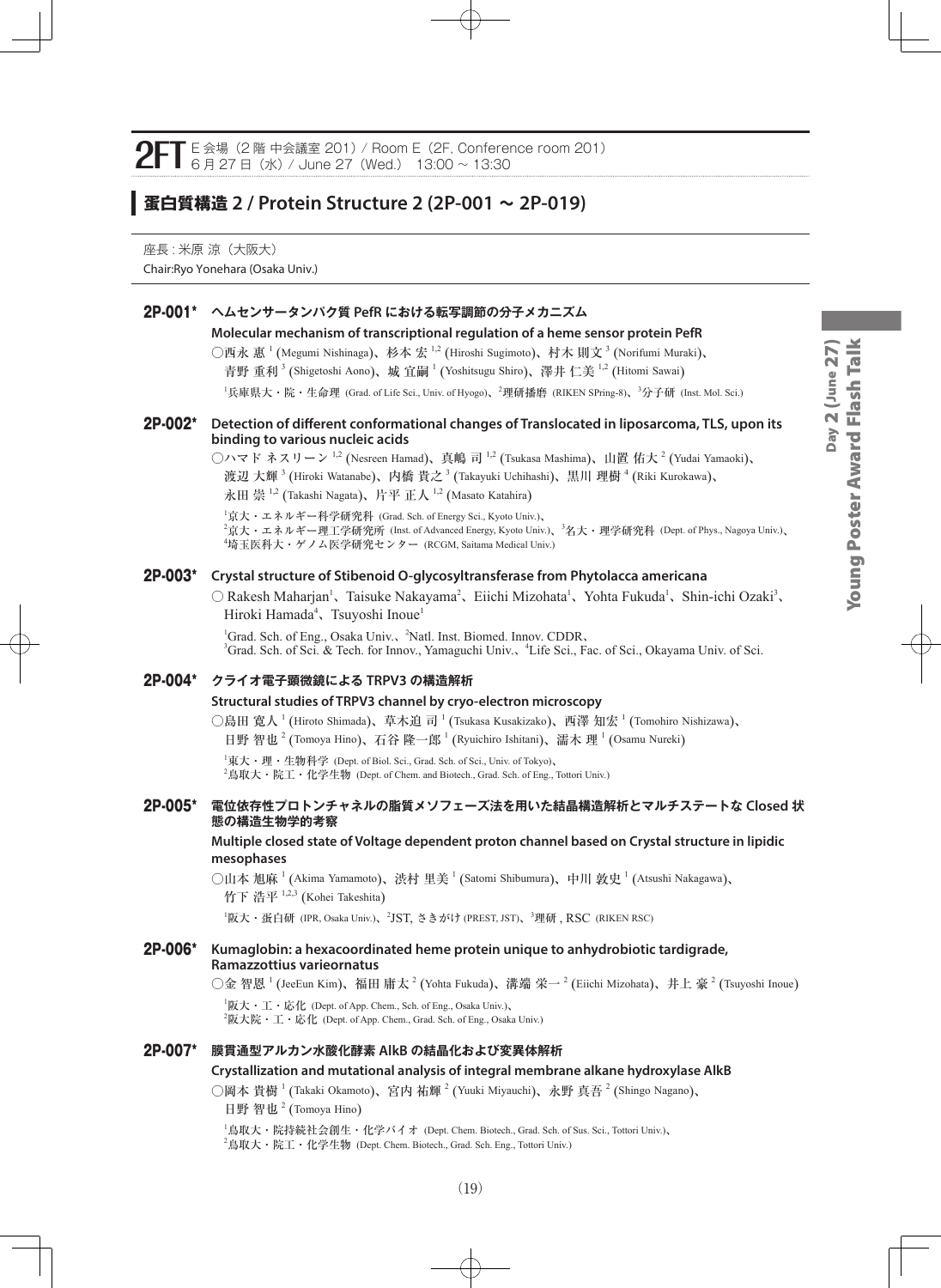#### 2P-008\* **切頂二十面体型人工タンパク質ナノ超分子 TIP60 の X 線小角散乱解析**

#### **Small-angle X-ray scattering analysis of the nano-building protein supramolecule TIP60**

○笹原 健嗣 <sup>1</sup> (Kenji Sasahara)、川上 了史 <sup>2</sup> (Norifumi Kawakami)、宮本 憲二 <sup>2</sup> (Kenji Miyamoto)、

```
新井 亮一 ^{1,3} (Ryoichi Arai)
```
 $^1$ 信州大・繊維・応用生物 (Dept. of Appl. Biol., Fac. of Tex. Sci. Tech., Shinshu Univ.)、

2 慶應大・理工・生命情報 (Dept. of Biosci. Info., Fac. of Sci. Tech., Keio Univ.)、<sup>3</sup> 信州大・菌類微生物セ (CFMD, Shinshu Univ.)

#### 2P-009\* **腸管毒素原性大腸菌の分泌タンパク質を介した IV 型線毛による腸管付着機構**

#### **Mechanism of intestinal colonization by type IV pilus via secreted protein of Enterotoxigenic Escherichia coli**

○沖 大也  $^1$  (Hiroya Oki)、河原 一樹  $^1$  (Kazuki Kawahara)、丸野 孝浩  $^2$  (Takahiro Maruno)、

今井 友也 <sup>3</sup> (Tomoya Imai)、室賀 優希 <sup>1</sup> (Yuki Muroga)、深草 俊輔 <sup>4</sup> (Shunsuke Fukakusa)、

岩下 丘樹  $^1$  (Takaki Iwashita)、小林 祐次  $^2$  (Yuji Kobayashi)、松田 重輝  $^4$  (Shigeaki Matsuda)、

児玉 年央  $^4$  (Toshio Kodama)、飯田 哲也  $^4$  (Tetsuya Iida)、吉田 卓也  $^1$  (Takuya Yoshida)、

大久保 忠恭 <sup>1</sup> (Tadayasu Ohkubo)、中村 昇太 <sup>4</sup> (Shota Nakamura)

 ${}^{1}\!\overline{\bm{W}}$ 大院・薬 (Grad. Sch. of Pharm., Osaka Univ)、 ${}^{2}\!\overline{\bm{W}}$ 大院・工 (Grad. Sch. of Eng., Osaka Univ)、  $^3$ 京大・生存研 (RISH, Kyoto Univ)、 $^4$ 阪大・微研 (RIMD, Osaka Univ)

#### 2P-010\* **破傷風毒素膜貫通ドメインの構造解析**

#### **A structural study of tetanus neurotoxin transmembrane domain**

○井元 喜弘 <sup>1</sup> (Yoshihiro Imoto)、福田 庸太 <sup>1</sup> (Yohta Fukuda)、溝端 栄一 <sup>1</sup> (Eiichi Mizohata)、 南谷 武春  $^{2}$  (Takeharu Minamitani)、安居 輝人  $^{2}$  (Teruhito Yasui)、井上 豪  $^{1}$  (Tsuyoshi Inoue)

<sup>1</sup>阪大院・工 (Dept. of App.chem., Grad. Sch. of Eng., Osaka Univ.)、<sup>2</sup>医薬健栄研・CDDR (Natl. Inst. Biomed. Innov. CDDR)

#### 2P-011\* **昆虫グルタチオン S- 転移酵素 Noppera-bo の構造生物学的・生化学的解析**

#### **Structure biological and biochemical analysis of insect glutathione S-transferase Noppera-bo**

○稲葉 和恵 <sup>1</sup> (Kazue Inaba)、小祝 孝太郎 <sup>2</sup> (Kotaro Koiwai)、諸橋 香奈 <sup>1</sup> (Kana Morohashi)、

塩谷 天  $^1$  (Sora Enya)、荒井 怜奈  $^1$  (Reina Arai)、小島 宏建  $^3$  (Hirotatsu Kojima)、岡部 隆義  $^3$  (Takayoshi Okabe)、 長野 哲雄 <sup>3</sup> (Tetsuo Nagano)、井上 英史 <sup>4</sup> (Hideshi Inoue)、藤川 雄太 <sup>4</sup> (Yuuta Fujikawa)、

湯本 史明 <sup>2</sup> (Fumiaki Yumoto)、千田 俊哉 <sup>2</sup> (Toshiya Senda)、丹羽 隆介 <sup>1</sup> (Ryusuke Niwa)

1 筑波大生命環境 (Grad. Sch. of Life and Environmental Sciences, Univ. of Tsukuba)、

<sup>2</sup>高エネ研物構研構造生物 (Structural Biology Research Center, IMSS, KEK)、<sup>3</sup>東大・創薬機構 (OCDD, Univ. of Tokyo)、 4 東京薬大・生命科学 (Tokyo Univ. of Pharmacy and Life Sciences)

#### 2P-012\* **黄色ブドウ球菌由来のリパーゼの X 線結晶構造解析**

#### **X-ray crystallographic analysis of Staphylococcus aureus lipase**

○田中 睦美 <sup>1</sup> (Mutsumi Tanaka)、神谷 重樹 <sup>2</sup> (Shigeki Kamitani)、北所 健悟 <sup>1</sup> (Kengo Kitadokoro)

1 京都工繊大院・工・機能物質 (Graduate School of Functional Chemistry, Kyoto Institute of Technology)、  $^2$ 大阪府大・総合リハビリ(Graduate School of Comprehensive Rehabilitation, Osaka Pref. Univ.)

#### 2P-013\* **脂質抗原提示分子 CD1d による抗原認識における種差**

#### **Species difference in antigen recognition of lipid antigen presenting molecule CD1d**

○日下 裕規 <sup>1</sup> (Hiroki Kusaka)、喜多 俊介 <sup>1</sup> (Shunsuke Kita)、Imran Hossain<sup>2</sup>、花島 慎弥 <sup>2</sup> (Shinya Hanashima)、

井貫 晋輔  $^3$  (Shinsuke Inuki)、新山 真由美  $^2$  (Mayumi Niiyama)、杉山 成  $^4$  (Shigeru Sugiyama)、

相羽 俊彦  $^2$  (Toshihiko Aiba)、尾瀬 農之  $^5$  (Toyoyuki Ose)、黒木 喜美子  $^1$  (Kimiko Kuroki)、

深瀬 浩一  $^2$  (Koichi Fukase)、藤本 ゆかり  $^6$  (Yukari Fujimoto)、村田 道雄  $^2$  (Michio Murata)、

#### 前仲 勝実 <sup>1</sup> (Katsumi Maenaka)

 $^1$ 北大・薬 (Fac. of Pharm. Sci., Hokkaido Univ.)、 $^2$ 阪大・理 (Grad. Sch. of Sci., Osaka Univ.)、

 $^3$ 京大・理 (Grad. Sch. of Sci., Kyoto Univ.)、 $^4$ 高知大・自然科学 (Nat. Sci. Clus., Kochi Univ.)、

 $^5$ 北大・先端生命 (Fac. of Adv. Life Sci., Hokkaido Univ.)、 $^6$ 慶大・理工 (Dept. of Chem., Keio Univ.)